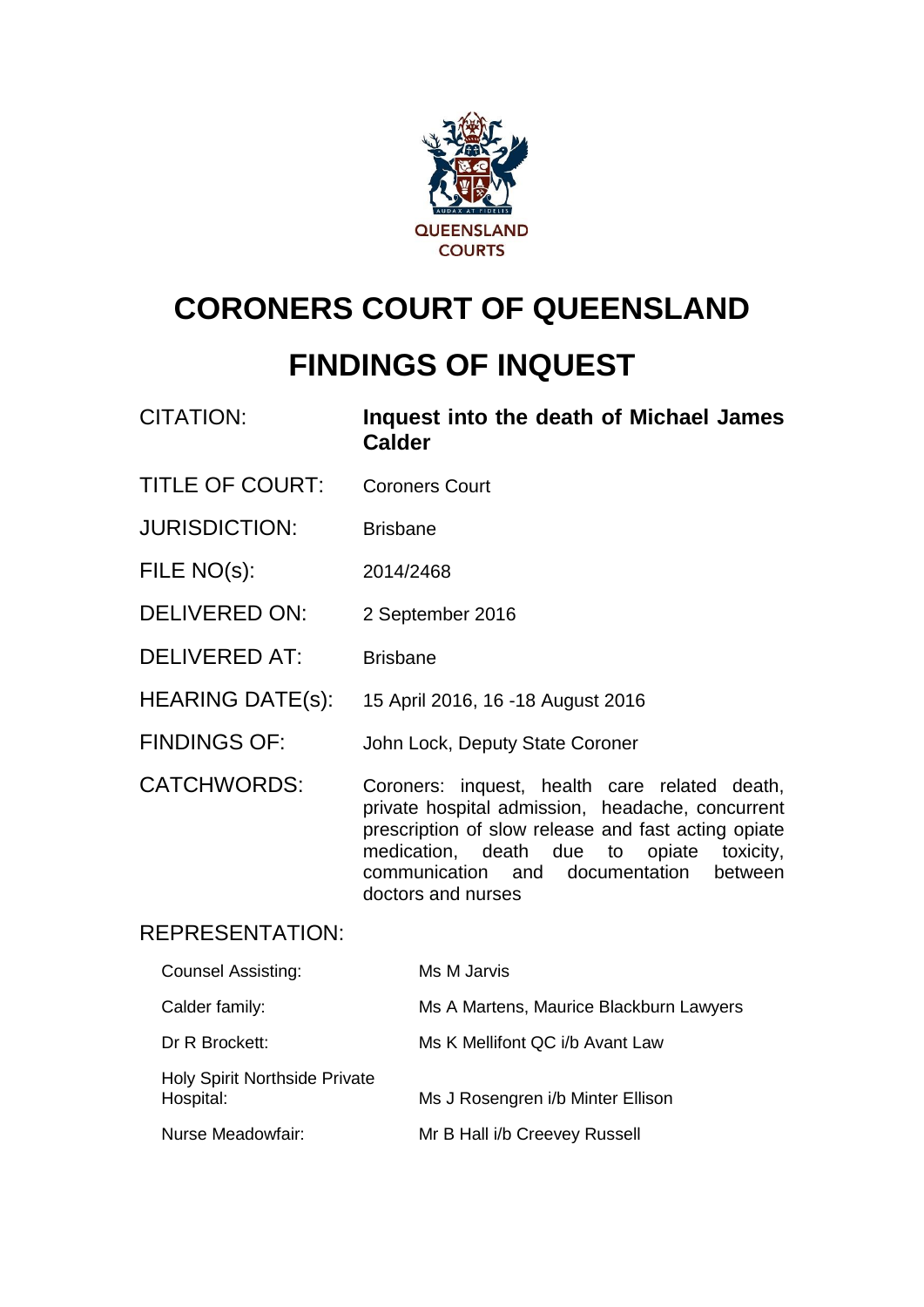| Medical and Nursing care provided over 8 to 10 July 2014 3 |  |
|------------------------------------------------------------|--|
|                                                            |  |
|                                                            |  |
|                                                            |  |
|                                                            |  |
|                                                            |  |
|                                                            |  |
|                                                            |  |
|                                                            |  |
|                                                            |  |
|                                                            |  |
|                                                            |  |
|                                                            |  |
|                                                            |  |
|                                                            |  |

# Contents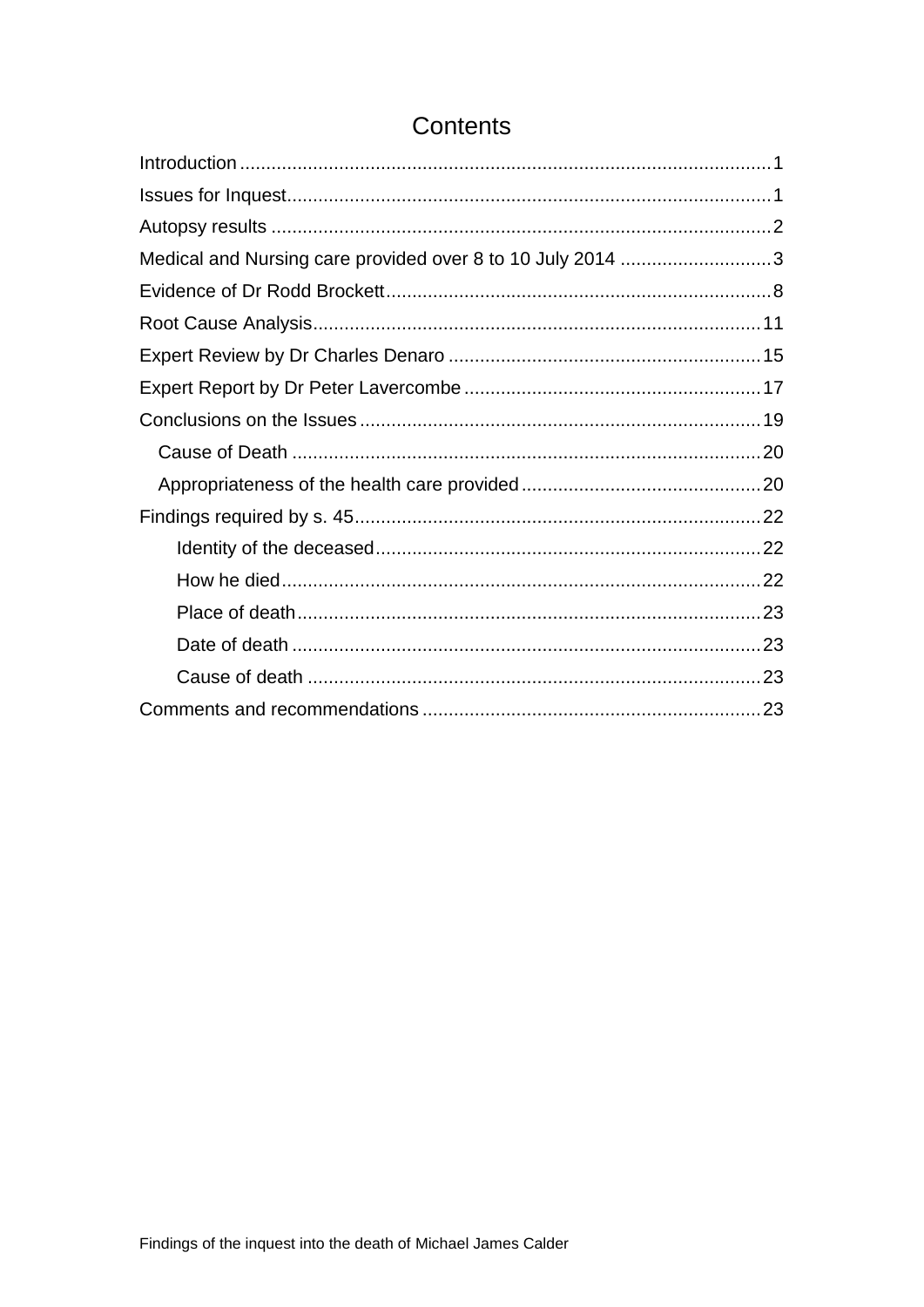# <span id="page-2-0"></span>**Introduction**

- 1. Michael James Calder was aged 33. Michael and his partner, Andrea Young had three young sons together. Andrea described Michael as having a great sense of humour and fun. He was a caring and very engaging father to his sons, and a loving partner, son and friend. His loss in these tragic circumstances remains raw for his family and friends.
- 2. Michael was referred by his GP to the Holy Spirit Northside Private Hospital (HSNPH) on 8 July 2014. He had a three day history of severe occipital headaches which were throbbing in nature and continuous. He also developed neck pain and stiffness with increasing severity of his headache. He was noted to be febrile. The GP referral letter noted he had similar symptoms four years previously when he was diagnosed with viral meningitis. It is now known that Michael also had a history of obstructive sleep apnoea, which had been treated at the same hospital. This history only became known to those treating him after he died.
- 3. Whilst in the HSNPH Emergency Department a number of tests were performed. He was given analgesia including IV morphine 10mg in total. He was then admitted to the ward under Dr Rodd Brockett, a specialist general physician.
- 4. During the course of his ward admission Michael received analgesia for the ongoing headache including subcutaneous morphine, oxycodone, Ordine (liquid morphine), MS Contin (slow release morphine), Gabapentin (neuropathic pain) along with paracetamol and ibuprofen.
- 5. Two early doses of morphine were given intravenously (10mg) on 8 July and by subcutaneous injection (5 mg) on 9 July 2014. The remaining doses were in oral form. Over time the doses and dose frequency of opiate analgesia increased for his ongoing pain.
- 6. Nursing notes indicate Michael was regularly checked on by nursing staff and there were no obvious signs of narcotisation and when asleep he was breathing normally. Subsequent retrospective reviews of the medical records indicated evidence of deterioration in his respiratory function including low oxygen saturations. Around 04:40 hours on 11 July 2014 Michael was found to be unresponsive and in cardiorespiratory arrest. CPR was performed however he was unable to be resuscitated and was pronounced deceased at 05:17 hours.

# <span id="page-2-1"></span>**Issues for inquest**

- 7. Michael's death was reported to the coroner by Dr Brockett because it was unexpected and the cause uncertain. An initial review of the medical records performed by Dr Adam Griffin of the Clinical Forensic Medicine Unit considered the circumstances of his sudden and unexpected death indicated a probable contributory factor was the level of opiate medication that was being provided to him in hospital. Subsequent autopsy examination found the cause of death to be due to opiate toxicity.
- 8. During the coronial investigation statements were obtained from the admitting physician, Dr Rodd Brockett and nursing staff. An independent expert report was obtained from Dr Charles Denaro who also expressed concern about the prescribing regime of pain medication and in particular the levels of slow release and fast acting oral morphine utilised in this case. The hospital also conducted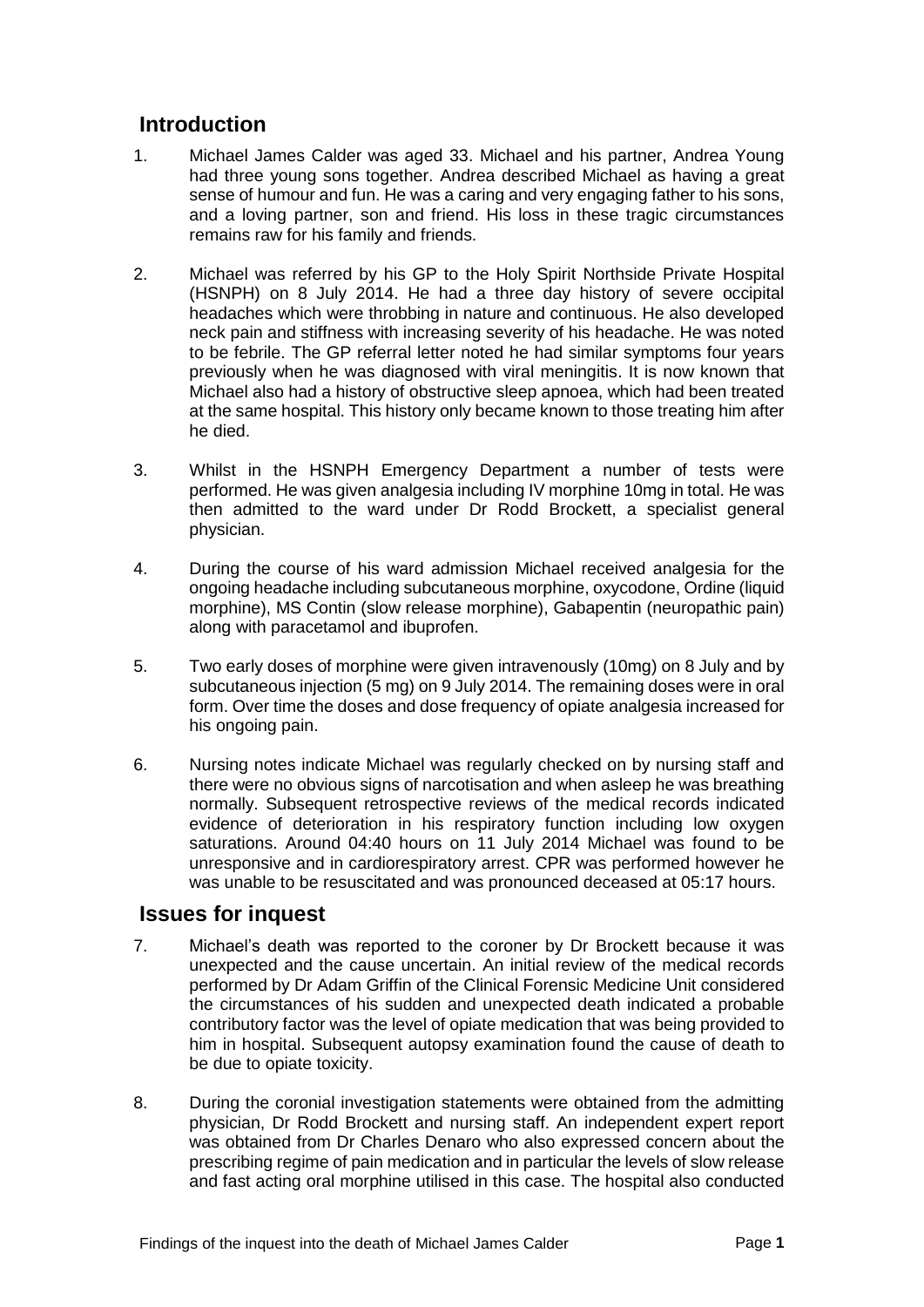a Root Cause Analysis. As a result, a number of systemic recommendations were made and the Hospital provided details of the implementation of those recommendations.

- 9. As there continued to be some uncertainty about the precise circumstances which brought about Michael's death, a decision was made to hold an inquest. On 15 April 2016 at a pre-inquest hearing, the following issues for the inquest were determined:
	- a. The findings required by s. 45 (2) of the *Coroners Act 2003*; namely the identity of the deceased, when, where and how he died and what caused his death.
	- b. The circumstances leading up to the death.
	- c. The appropriateness of the health care provided to the deceased at the Holy Spirit Northside Private Hospital from his admission on 8 July 2014 and up until his death.

The following witnesses were called to provide evidence.

- R.N. Greecezel Goudswaard
- R.N. Belinda Lewis
- R.N. Courtney Roach
- R.N. Sunshine Juan
- EEN Maryann Meadowfair
- R.N. Shelly Taylor
- R.N. Marie Ballinger
- Dr Rodd Brockett
- Dr Charles Denaro
- Dr Peter Lavercombe

#### <span id="page-3-0"></span>**Autopsy results**

- 10. A full internal post-mortem examination was conducted by Dr Nadine Forde, Forensic Pathologist. Dr Forde found some mild swelling of the brain but there was no obvious cause of death. The lungs were heavy and there were moderate pleural effusions and histological evidence of acute aspiration pneumonia.
- 11. Toxicology analysis was performed on admission blood (i.e. blood taken on admission to the ED and before any medications were provided). Diazepam, sertraline and Ritalin were detected at non-toxic levels in the admission blood. Morphine and other opiates were not detected in admission blood.
- 12. Toxicology was also analysed on post-mortem femoral blood. Post-mortem blood levels found Gabapentin, ibuprofen and paracetamol, Ritalin, sertraline and diazepam in therapeutic or non-toxic ranges. Oxycodone was detected in above therapeutic but below toxic ranges. Morphine was found well within the lethal range.
- 13. The pathologist noted that morphine levels can be difficult to interpret as there is overlap between therapeutic and toxic/lethal levels. This is because individual responses can vary greatly, particularly in the setting of chronic use. However, it was also noted that Michael had no history of regularly taking such medication and there was no evidence of narcotic analgesia in his blood at the time of his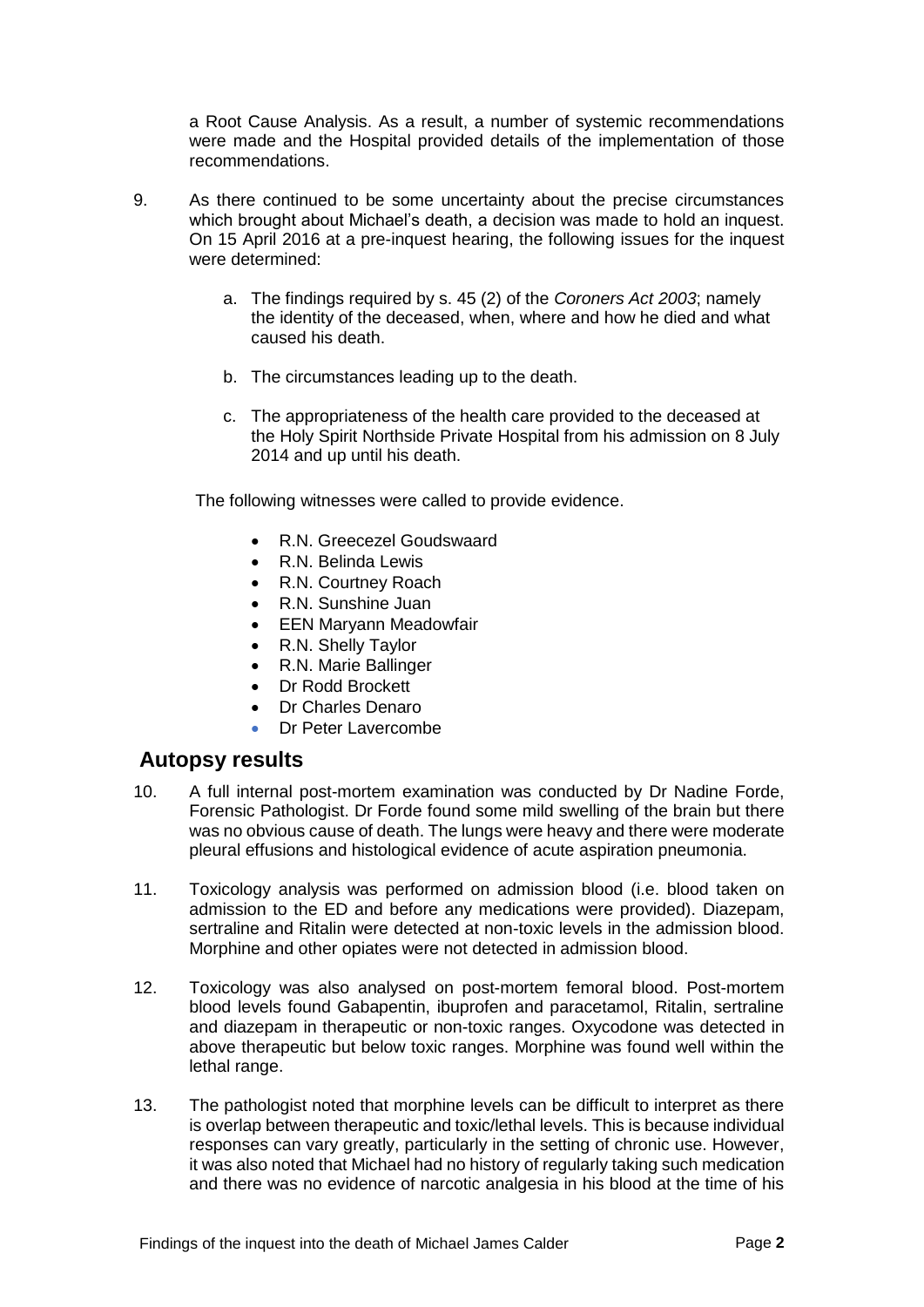admission. Given his apparent lack of previous exposure to regular narcotic analgesia the pathologist opined he would have been more susceptible to its effects than an individual with more regular exposure.

- 14. The pathologist opined that the cause for his headache remains unclear and the possibility of resolving viral meningitis cannot be excluded, although other possibilities may include musculoskeletal pain or migraine. There were no autopsy findings to suggest that death occurred as a result of these.
- 15. There was evidence of acute pneumonia. His initial presentation to hospital did not fit with that of lower respiratory tract infection. Whilst in hospital there were no features, including an increase in respiratory rate clinical findings, suggestive of pneumonia. There was clinical evidence of reduced oxygen saturations requiring oxygen therapy at 08:00 hours on 10 July 2014. There were some small fragments of foreign material in the lungs and the findings and clinical history are suggestive of an aspiration event, possibly occurring around the time of this fall in oxygenation.
- 16. The level of morphine fell well within the range considered to be potentially lethal. Oxycodone is also an opioid analgesic, and whilst the level of oxycodone was below that considered to be toxic, its actions are similar to that of morphine and the effects would have been additive with the morphine.
- 17. The development of aspiration pneumonia was most likely caused due to the opiate effect causing a reduced level of consciousness impairing his ability to protect his airways.
- 18. The pathologist considered the death has occurred as a result of opiate toxicity, from both the combined effects of aspiration pneumonia and the immediate toxic effects of opiates on the central nervous system and respiration.

# <span id="page-4-0"></span>**Medical and nursing care provided over 8 to 10 July 2014**

- 19. Michael had a medical history of anxiety and previous viral meningitis in 2011. In 2009, sleep studies showed him to have severe obstructive sleep apnoea syndrome for which he received surgical treatment at Holy Spirit Northside Private Hospital. He was prescribed medications by his GP including Valium (diazepam) and Zoloft (sertraline), medications commonly used (as well as for other conditions) for treatment of anxiety.
- 20. Michael presented to the HSNPH Emergency Centre (ED) at approximately 14:40 hours on 8 August 2014. A provisional diagnosis of viral meningitis was made. A lumbar puncture was performed, which noted clear fluid and no elevation of white cell count. A CT head scan was normal with no evidence of intracranial haemorrhage. Other testing was unremarkable. Michael was commenced on anti-viral medication when he first presented to the ED. He was given analgesia and provided with IV morphine of a total of 10mg over a half hour period.
- 21. Michael was then admitted to the ward under Dr Rodd Brockett, general physician. At the time of admission unusually a Patient History form was not completed and hence a question contained on the form as to whether Michael suffered or ever suffered from sleep apnoea was not answered. A referral letter from the ED was provided and there was a discussion with Dr Brockett. As well the ED record was provided. It is apparent the ED is a separate entity to the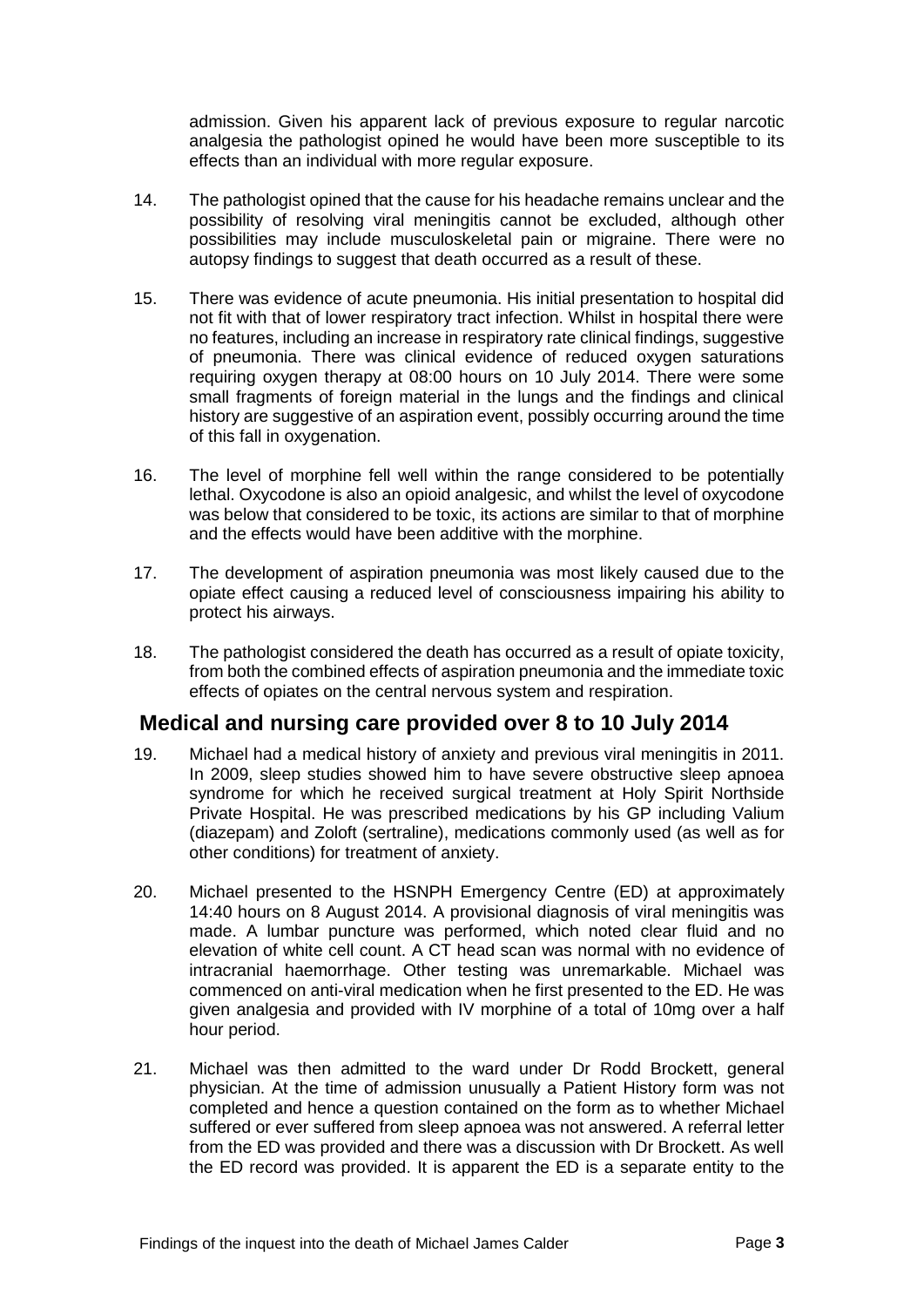HSNPH. This ED record routinely was not considered by Dr Brockett due to its difficulty in being sensibly or easily digested and read. Dr Brockett was not aware of a previous history of sleep apnoea and did not read the entry in the ED records that at 19:20 hours in the ED there was an episode when Michael's oxygen saturations plummeted to 79% but rose on rousing.<sup>1</sup>

- 22. Michael arrived from the ED at around 20:15 on 8 July 2014. It is instructive to note that at the time nursing staff recorded vital signs observations in a Modified Early Warning Score (MEWS) chart. This chart complied with the Australian Commission of Safety and Quality in Health Care National Standards. The chart is said to be a tool to assist in the recognition of a deteriorating patient. Relevantly, in respect of oxygen saturations the MEWS chart provided as follows:
	- i. If oxygen saturations fell between 87% and 92% they were to administer oxygen. If saturation levels continued to fall with increasing shortness of breath they were to inform the team leader immediately;
	- ii. If saturation levels fell below 86% they were to apply oxygen and inform the Team Leader who will inform the treating Doctor;
	- iii. If saturation levels fell below 80% they were to apply oxygen via a non-rebreather bag and institute a MET call. If they continue to drop or the patient does not respond to oxygen therapy they are to call a CODE BLUE.
- 23. Endorsed Enrolled Nurse (EEN) Maryann Meadowfair was involved in the care of Michael during the night shifts of 8, 9, 10 July 2014. She first provided a statement to the hospital at 08:20 hours very shortly after the death and her statement to the coroner was dated 31 July 2014. EEN Meadowfair was subsequently dismissed from her employment, it seems as a result of what occurred. EEN Meadowfair was a very experienced enrolled nurse and understood her limitations to practice, particularly regarding medications and the hospital policies.
- 24. EEN Meadowfair's shifts commenced at 22:00 hours and concluded at 07:00 hours. On each of the night shifts her patients included Michael in bed 19. It is apparent that during the night shift EEN Meadowfair had a patient load of about 10 patients. There were two other registered nurses rostered on the ward with a similar patient load. The day and afternoon shifts were rostered somewhat differently in that two nurses were allocated 10 patients cared for as a team or 'buddy' nursing system.
- 25. On the Tuesday of 8 July 2014, EEN Meadowfair recalls Michael had a lot of headaches and she gave him pain relief. His neck and back were sore and he stated that his head was pounding. She says in her statement that during handover he was admitted for viral meningitis, which he had previously in 2011, and *a history of anxiety and sleep apnoea.* In her evidence EEN Meadowfair was less certain about knowledge of the history of sleep apnoea and stated this was really a 'Query?' about sleep apnoea. R.N. Juan gave evidence that on 9 July she asked Michael if he had a history of respiratory difficulties such as sleep apnoea and received a negative response. It is probable that the respiratory difficulties including the possibility of sleep apnoea were discussed amongst

l

<sup>&</sup>lt;sup>1</sup> This information was not referred to in the referral letter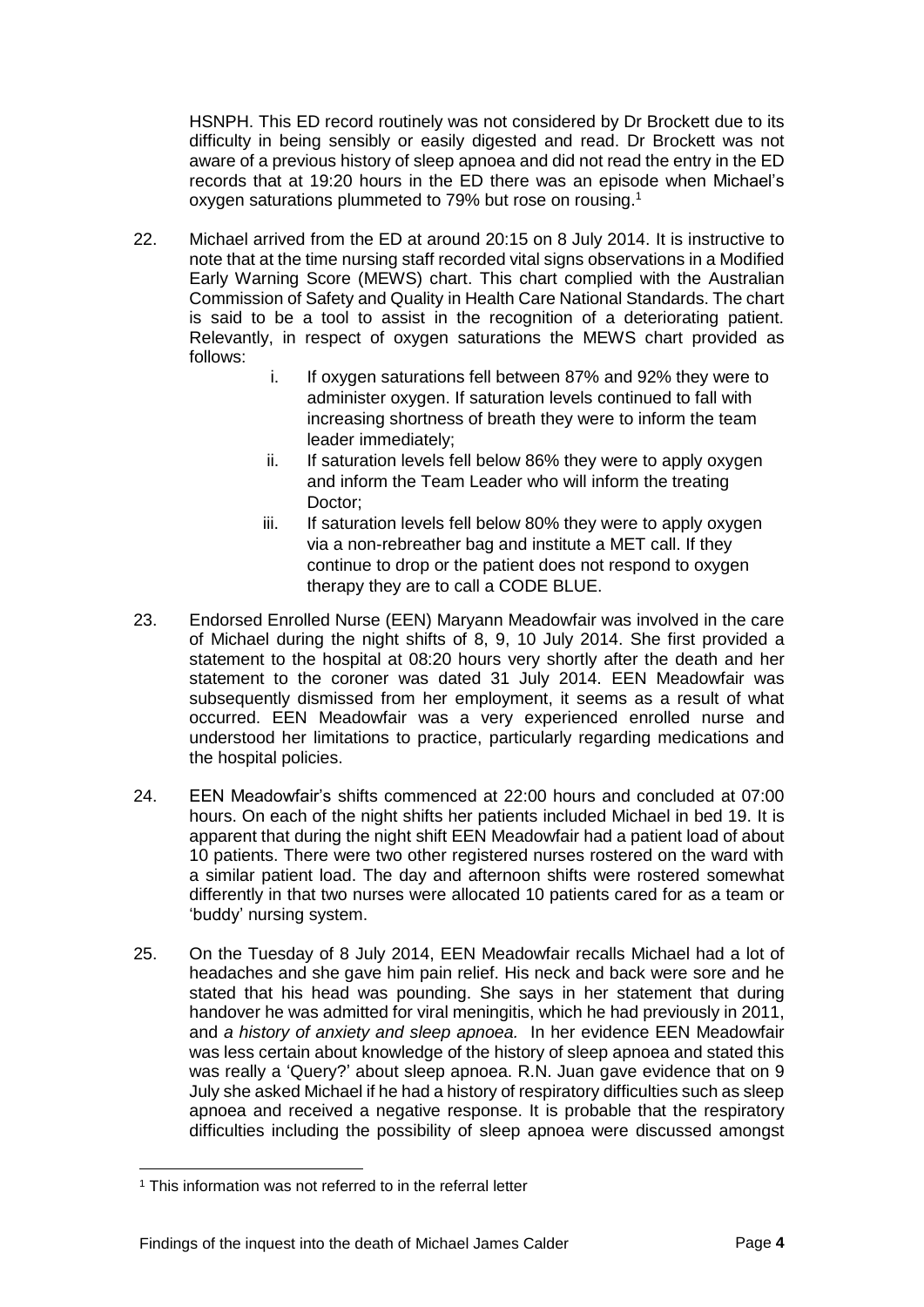nursing staff and it is in this context that EEN Meadowfair's 'query' about sleep apnoea was considered. It is fair to say the history of previous treatment for and diagnosis of sleep apnoea was not evident to treating staff, including Dr Brockett, until after the respiratory arrest.

- 26. It may be important to acknowledge at this point that Michael had previous surgery to alleviate the symptoms of sleep apnoea at the same hospital. It is apparent that the previous hospital admission records did not become immediately available on the ward as should have occurred.<sup>2</sup> As well, it was considered likely that Michael (similarly to other persons receiving this treatment) may have mistakenly thought the surgery cured him of sleep apnoea rather than alleviating some of the symptoms such as snoring. This may have been the basis for his negative response to the inquiry by R.N Juan.
- 27. R.N. Greecezel Goudswaard was involved in the afternoon shifts of 9 and 10 July 2014 from 14:00 hours until 22:30 hours. She made a note in the progress notes towards the end of her shift on 9 July 2014 that Mr Calder was alert and coherent, mobile and self-caring and his observations were stable and he was afebrile. He continued to make complaints of a severe headache and she noted she had given him pain relief for this with some effect. She gave him 40mg of Ordine at 05:15 and says this must have been on the basis that his pain was at the more severe end. The records note she took a number of observations, which are recorded in the observation chart and provided medication. His oxygen saturations were 95% on room air with other vital signs all within normal range. R.N. Goudswaard said she does not recall any discussions with Dr Brockett about Michael's condition or treatment plan and medications on any of her shifts. She said some doctors will speak to the nurses or the team leader while others will write the orders up in the chart.
- 28. On the night shift of Wednesday 9 July 2014, EEN Meadowfair thought Michael seemed a lot brighter although he still had headaches. She made no mention in the progress notes as to the level of pain and agreed with hindsight it would have been prudent to do so.
- 29. R.N. Courtney Roach was rostered on the morning shift of 10 July 2014 commencing at 06:30 hours until 15:00 hours. She recalls she was working with a buddy nurse R.N. Xie Juan . She is uncertain as to whether it was R.N. Juan or herself who administered 40mg OxyContin at 07:15 hours, although her signature is in the medication book. R.N. Juan recalls it was herself.
- 30. Prior to 07:50 hours R.N. Roach recalls R.N. Juan speaking to her regarding the prescription for Ordine. R.N. Juan was concerned that the order in the chart did not specify a frequency or maximum dose. Together they noted that the last dose had been given to him at 04:30 hours and they wanted to check whether it could be administered third hourly. Hospital policy required that all telephone orders must be communicated to two nurses. A telephone call was made by R.N. Juan to Dr Brockett and he confirmed it was to be third hourly and she believes that R.N .Juan wrote that in the chart and she co-signed. R.N. Juan gave Mr Calder another 20mg dose of Ordine at 07:50 hours. R.N. Juan says she intentionally kept the dose at the lower end of the ordered range as she was

l

<sup>&</sup>lt;sup>2</sup> The evidence of Ms Ravn is that by interrogating the HSNPH clinical information system it seems the previous medical records were requested at 09:10 hours on 9 July 2014 and were in the ward by 10:56 hours. It remains unclear where the records were kept during 9 and 10 July but they were certainly present when Mr Calder was found unresponsive.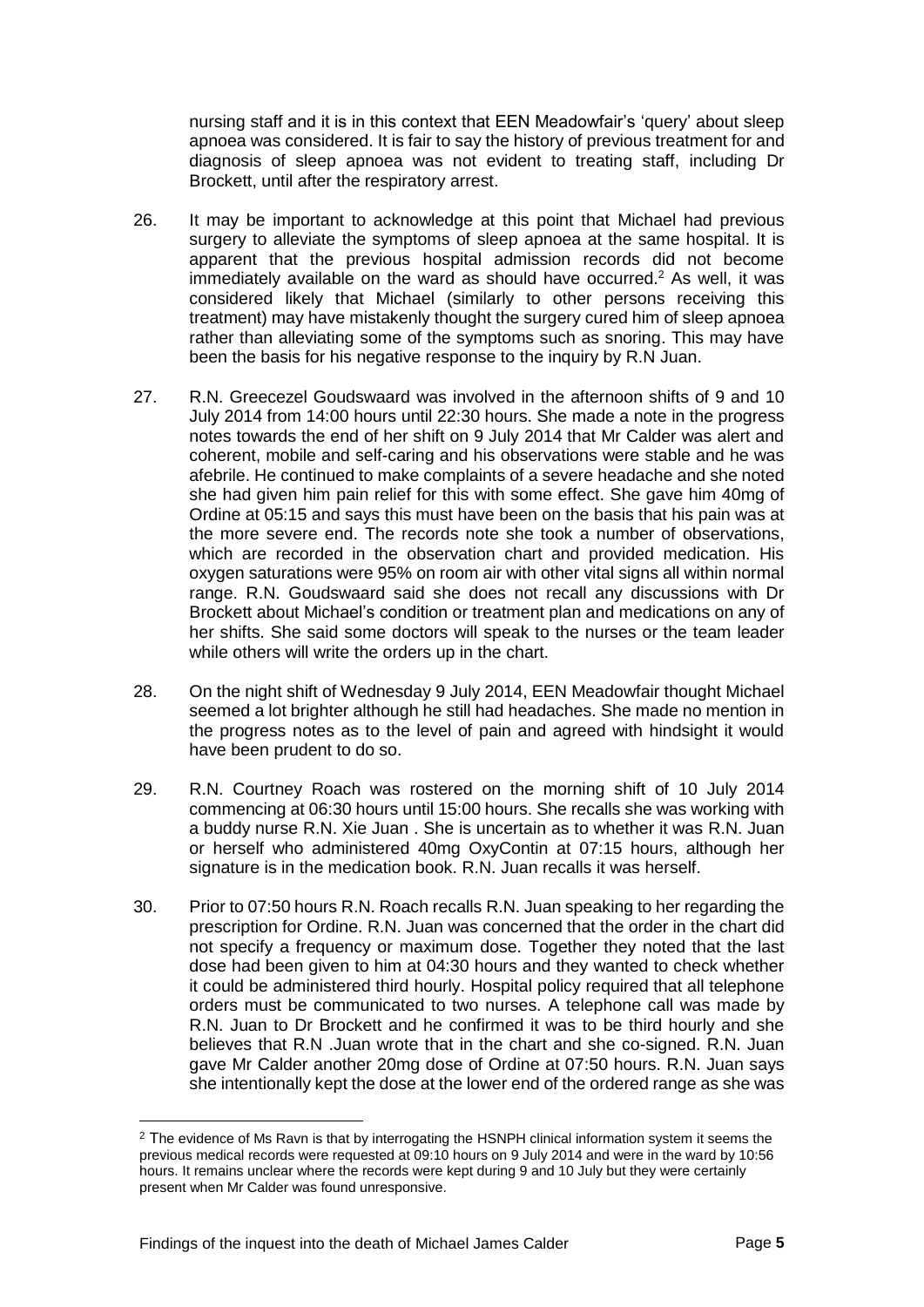not aware of Mr Calder's need for or response to pain medication and she noted that he had also been given OxyContin (slow release) at 07:15 hours.

- 31. R.N. Juan performed observations at 08:00 hours on 10 July. Prior to this she noted his oxygen saturations were 85% to 88%. She recalls the oxygen probe alarmed at 85% when she first placed the probe on his finger but stabilised at 88% after a few seconds. She stated she applied oxygen but cannot recall whether she started with 1-2 L and increased to 3 L, but at 3 L his saturations came back to 92%. The formal recording of oxygen saturations at 08:00 hours was 88%. She recalls Mr Calder was surprised when advised that he needed oxygen. She recalls she was also surprised by the reading because clinically he appeared fine. She asked if he had any respiratory problems such as sleep apnoea and he said no. She recalls mentioning to R.N. Roach that the oxygen saturations had been low.
- 32. She returned to Mr Calder's room to check on his pain relief and to ensure his oxygen saturations remained acceptable. At 10:00 hours he advised his headache was as bad as it had been earlier and she gave him a further full dose of 40mg of Ordine. His oxygen saturations remained acceptable. Later she went to check on him again after the second dose and he was walking around and he said the headache had improved a little. She administered a further dose of 40mg Ordine at 13:40 hours as he had requested further pain relief. Each time she saw Mr Calder on the ward he was speaking clearly and did not seem drowsy.
- 33. R.N. Roach recorded his observations at 11:30 hours with his temperature 36.9, blood pressure 115/68, pulse 97, respiratory rate 18, oxygen saturations 93% and he was on 2 L of oxygen. She cannot remember the pain score as she did not record it. It is now her practice to record pain scores for each patient but at the time her usual practice was to ask but not necessarily record it every time.
- 34. R.N. Roach recalls Michael was awake but tired. He was in pain and wanted the room dark. She administered his regular midday 1g paracetamol and 400mg ibuprofen. She noted that prior to handover Dr Brockett had recently attended and made new medication orders, so she completed the times when the regular medication was to be given. She stated it was not unusual for doctors to not speak to the nurses about changes in medication or treatment and they would either speak to a team leader or write in the progress notes.
- 35. R.N. Greecezel Goudswaard also cared for Michael on the afternoon shift of 10 July 2014. R.N. Belinda Lewis was her buddy on the shift. R.N. Lewis took observations at 16:30 hours. Michael's temperature was 37.7, BP 120/72, pulse 100, respiratory rate 18 and he was on 2L oxygen via nasal prongs. She did not record his oxygen saturations but said with the machine on, it would have alarmed if it went below 90%. He complained of severe pain but she did not record it. She gave him 40mg Ordine at 16:45 hours as well as paracetamol and gabapentin at 18:00 hours. She recalls Michael kept taking off his nasal prongs as he found them irritating. He sounded coherent and was not slurring his words.
- 36. R.N. Goudswaard recalls that Michael remained troubled by headaches but was alert, coherent and conversing appropriately. In her statement she said he did not appear 'particularly drowsy' and was not slurring his words. She was unable to explain the choice of word 'particularly' and re-iterated he was not drowsy. He did not appear to be in any way confused. She gave Mr Calder MS Contin, ibuprofen and Movicol at 20:00 hours. The Doctor had ceased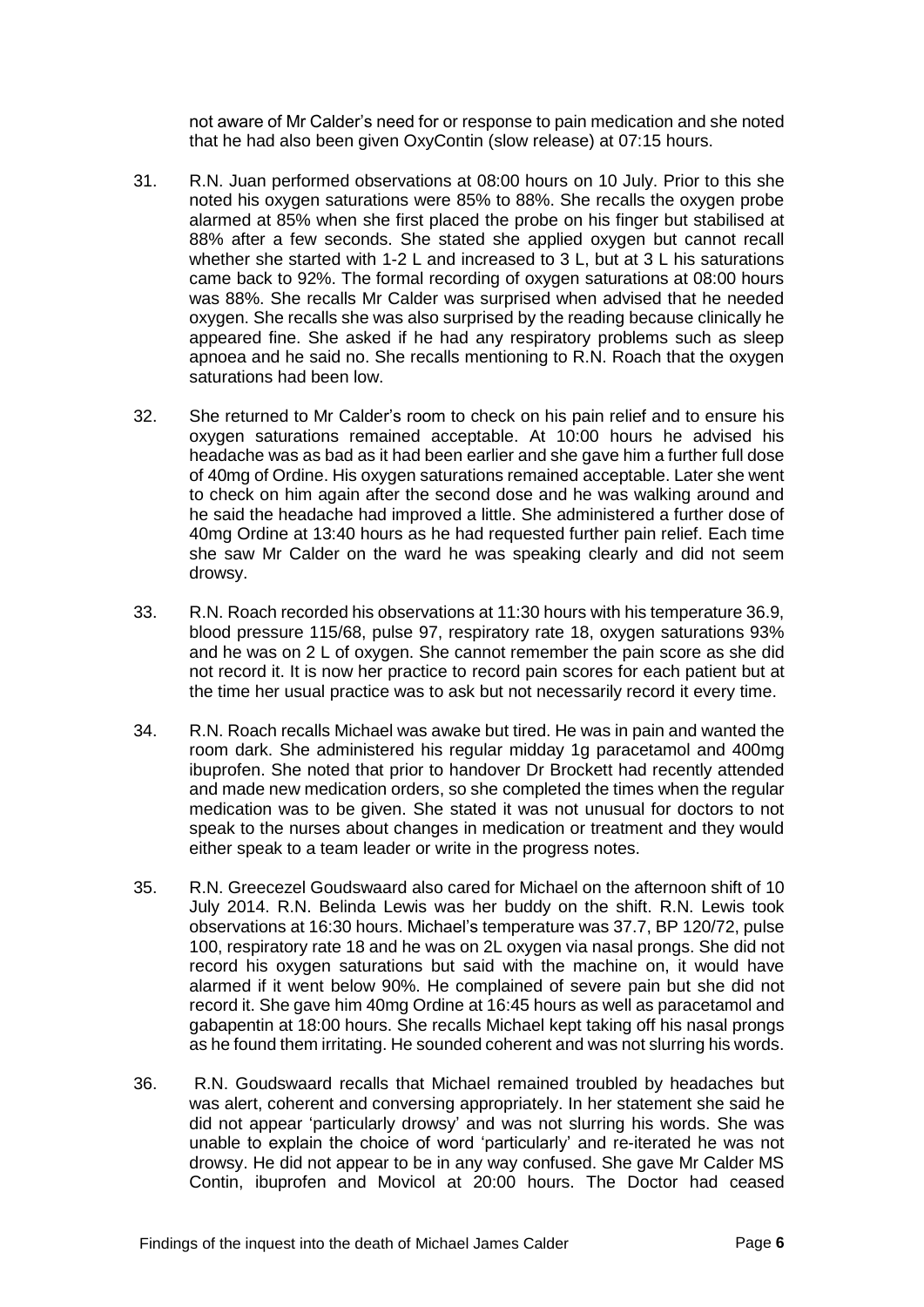OxyContin earlier that day and replaced it with 80mg MS Contin twice daily. She gave Mr Calder his first tablet of MS Contin at 20:00 hours. She also gave him 400mg ibuprofen and his second dose of gabapentin. She performed observations at 20:30 hours with temperature 37.1, BP 130/84, pulse 102, respiratory rate 20. She noted there had been a slight rise in his respiratory rate and heart rate but they were within an accepted range and he was not exhibiting any significant symptoms. At no time did Michael show signs of narcotisation. Unfortunately, she did not record his oxygen saturations and whether he was on room air or 2L nasal prongs. There were no oxygen saturation readings recorded for two observations and she was unable to say why that was. She recalled Michael kept taking his oxygen nasal prongs off and had to remind him to put it back on. She also recalls checking his oxygen saturations and with the oxygen probe on it would have alarmed if they went below 90% and this did not occur. She noted in the progress notes that his severe headache remained '+++' but was unable to explain how this reconciled with the fact she recorded the pain score on the observation chart as '0'. She handed over to EEN Meadowfair but cannot recall the substance of the handover.

- 37. When EEN Meadowfair commenced her shift on 10 July 2014 she recalls that Mr Calder was a lot brighter but still had the headaches and he had been put on different pain medication. She recalls checking on and recording observations of Mr Calder around midnight. Upon entering his room she recalls he was in a deep sleep and could hear him snoring loudly through the closed door. She was unsure why the door was closed and presumes he asked for it to be shut. She could not recall if she woke Michael. She checked on him again at 02:00 hours and he was asleep and snoring very softly.
- 38. EEN Meadowfair stated that they were doing hourly roundings but she cannot recall if she checked in on him in the period between 02:00 and 04:00.EEN Meadowfair said it was her practice to place patients on oxygen if their saturations went at or below 90%. She agreed the fact she placed him on oxygen was not recorded in the observation charts. At 24:00 she noted the saturations were 90% on room air but there is no notation anywhere that she used nasal prongs to introduce oxygen. Her version which was used to complete her statement was recorded within hours of the tragic events and also makes no reference to oxygen being supplied.
- 39. When EEN Meadowfair entered at 04:40 to check on Mr Calder and to do his observations, there was no snoring and she thought he looked different. She put a light on and noticed he looked pale and she hit the CODE BLUE cardiac arrest buzzer on the wall. She cannot recall the exact timing of events but has been informed the buzzer was hit at 04:41 hours.
- 40. R.N. Marie Ballinger had not been providing primary nursing care for Michael Calder. She heard the emergency call at around 04:40 hours and immediately went to room 19 where EEN Meadowfair had hit the emergency buzzer. On entering the room she saw EEN Meadowfair using voice commands to Mr Calder to determine if he was conscious. He appeared very pale and lifeless.
- 41. R.N. Ballinger commenced CPR. R.N. Shelly Taylor entered the room and R.N. Ballinger instructed her to bring the cardiac arrest trolley. R.N. Ballinger then initiated cardiac compressions. She inserted a Guedel's airway to assist with airway management and began using the breathing mask in combination with cardiac compressions. R.N. Taylor then assisted in the resuscitation. She recalls hooking up oxygen to the air viva bag. She believes they worked on the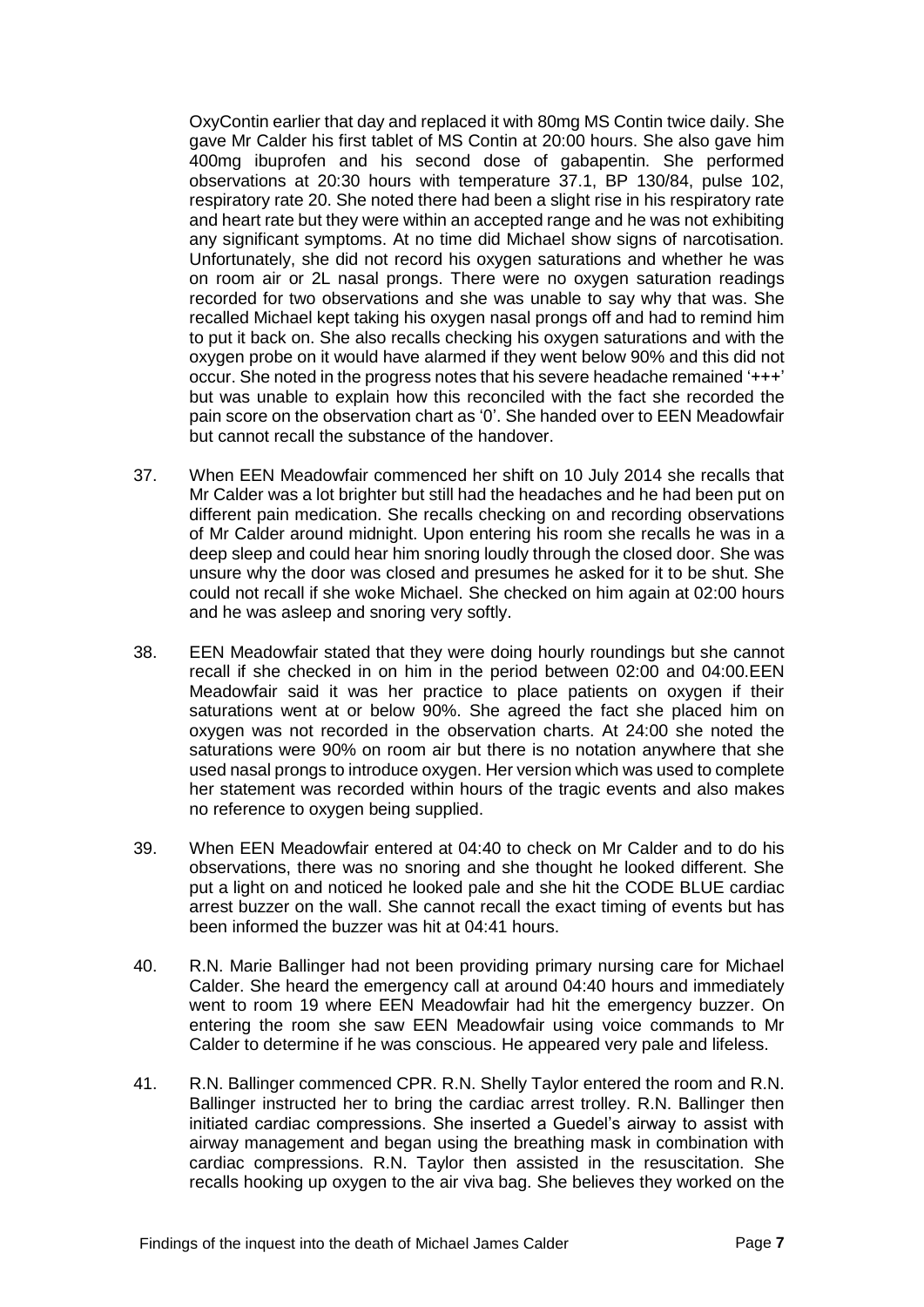patient for 30–45 minutes. Dr Brockett was called in as well as the Hospital Coordinator.

- 42. The arrest team from the ICU then attended the ward and began to lead the management of the arrest. The nurses then alternated completing cardiac compressions and performed other duties as instructed. The resuscitation ceased at 05:17 hours.
- 43. Resuscitation efforts lasted for more than half an hour when Dr Brockett declared Mr Calder deceased.

#### <span id="page-9-0"></span>**Evidence of Dr Rodd Brockett**

- 44. Dr Rodd Brockett is a specialist physician and intensivist. It is important to record that at the inquest Dr Brockett provided an emotional apology to Ms Young and the Calder family and took responsibility for his practice and the treatment provided to Michael, which he now acknowledged was wrong. Ms Young very generously thanked him for that apology.
- 45. Dr Brockett provided three statements. In his first statement Dr Brockett described the treatment history. At the time he first saw Michael Calder he had already been given 5mg of Morphine subcutaneously and was receiving Endone 5mg four times a day. His pain was quite severe and his neck ache was also severe. He described a slightly improving photophobia. Dr Brockett appears to have seen Michael Calder on the ward at some time during 9 July 2014 but a time was not specified. At that time the plan was to continue IV antivirals. Dr Brockett noted a ++++ headache.
- 46. Dr Brockett stated that he tried to get on top of the pain by ceasing the regular Endone and changing it to OxyContin 40mg twice daily.
- 47. On 10 July 2014 it was noted that the headache had persisted. Dr Brockett appears to have seen Mr Calder around 11:30 hours on 10 July 2014 noting the headache persisted, chest clear, IV out and to increase analgesia. Dr Brockett increased the analgesia by giving him 160mg/day of MS Contin in two divided doses and continuing as needed dose of Ordine, ceasing the OxyContin and starting some Gabapentin (Neurontin) at 300mg to load him up with intention of going to a lower dose the next day.
- 48. Dr Brockett had no further contact with or about Michael until he was called at 04:44 hours on 11 July 2014 by the on duty nurse coordinator who said Michael was in asystolic arrest. He attended immediately and noted the efforts at trying to resuscitate him but it was agreed that after 30 minutes further continuation would be futile.
- 49. Dr Brockett disagreed with the initial assessment of Dr Griffin in relation to the chart review. He stated that *The Australian Medicines Handbook* adopts a scale that the approximate dose equivalent to 10mg of parenteral morphine is 30mg of oral morphine and 15mg of oxycodone.
- 50. Dr Brockett stated that when he first reviewed Michael sometime between 13:00 to 17:00 on 9 July 2014 he had received 10mg IV morphine, 5mg subcutaneous and 10mg oxycodone orally. He stated that this meant he had in the preceding 24 hours received approximately 40mg Endone with inadequate analgesia and therefore he doubled the dose to 80mg baseline Endone equivalent (40mg bd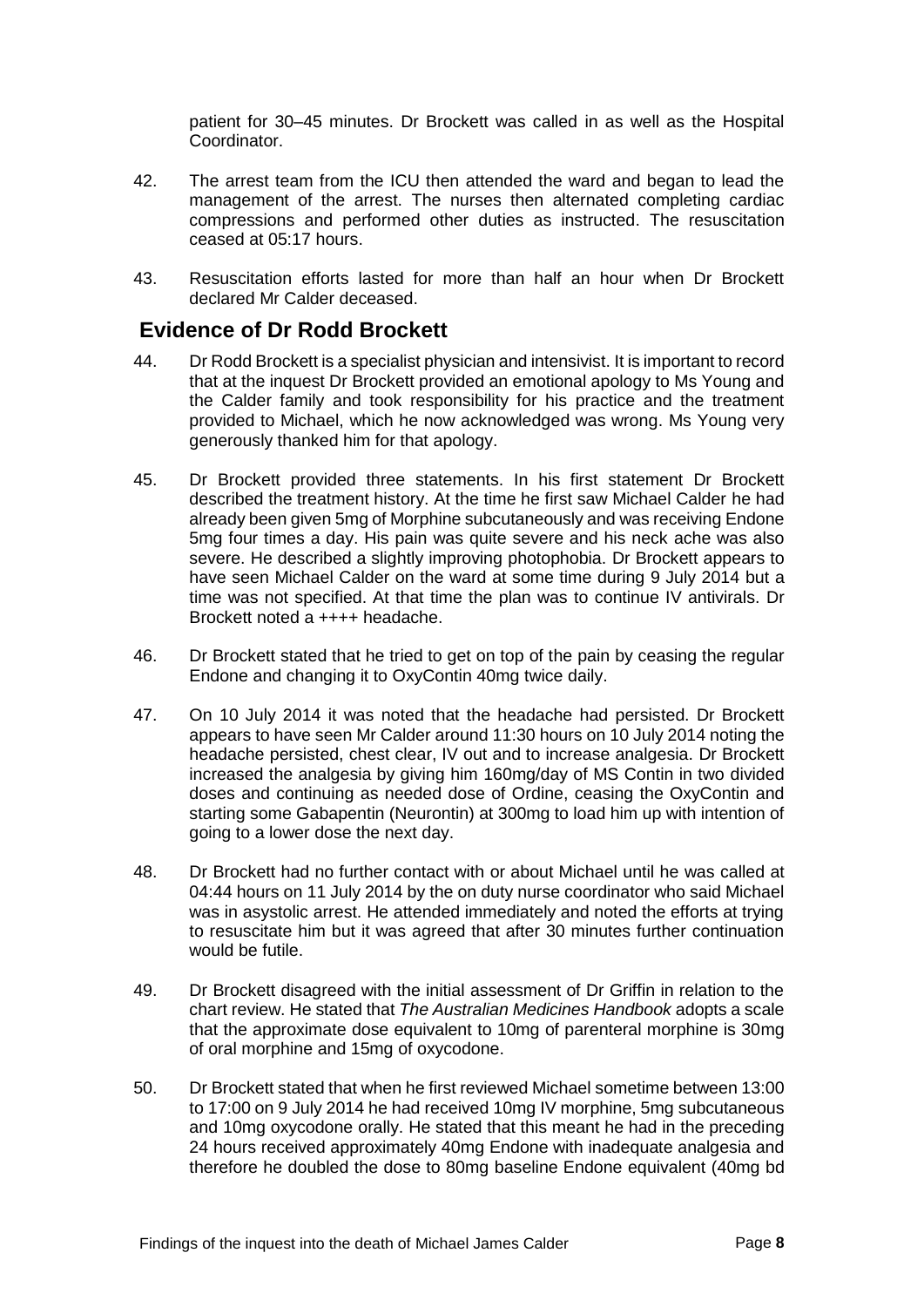of OxyContin) and provided 20-40mg oral morphine (3 hourly as required) on top of the baseline of the OxyContin, paracetamol and ibuprofen.

- 51. When Dr Brockett reviewed Michael the next day between 11:00 to 12:00 he was still in pain. In the intervening period he had received 180mg oral morphine and 80mg oral oxycodone–equivalent to 300mg of oral morphine or 100mg parenteral morphine. He ceased the OxyContin and continued the paracetamol, ibuprofens and as needed oral morphine order. He prescribed oral sustainedrelease morphine (MS Contin 80mg bd).
- 52. He states that at no point was there any indication that Michael was receiving too much morphine equivalent and he did not believe this was the case. Michael was noted on the nursing notes to be bright and alert and therefore he felt he was not affected by narcotics.
- 53. Dr Brockett provided his second statement shortly prior to the inquest and a short third statement prior to his evidence. Dr Brockett states that he genuinely believed he was acting in the best interest of his patient. Mr Calder's death has caused him to undertake further self-education and to reflect upon his actions. He states that he has reviewed many medical articles and abstracts relevant to the issue and this review has clearly brought home to him the complexities surrounding the variable absorption rates of oral narcotics, as well as the complexities of slow release narcotic preparations. There are conflicts within the journals about some of those issues. He states that this has brought him starkly to the conclusion that he cannot reliably dose slow release narcotics for acute nonsurgical pain and cannot reliably predict the effects of the narcotics on an individual. He realises that his practice was wrong.
- 54. He states that he now approaches acute pain management very differently. He is now following a framework that has been developed following substantial discussion at the Hospital's Morbidity and Mortality meetings. Essentially the transitioning to sustained release oral or topical narcotics would only occur once stable on a steady dose of the patient controlled analgesia. The framework is summarised as follows:
	- i. Regular paracetamol if there are no contraindications;
	- ii. Regular non-steroidal anti-inflammatory drug or COX2 inhibitor if appropriate for the type of pain and if there are no contradictions to the use;
	- iii. Patient-controlled analgesia with either fentanyl or morphine if acute pain which would be postoperative pain or acute severe pain (pain not controlled with doses of oxycodone, or the equivalent of 20 mg/day or less for a patient who is under the age of 85 or over 65 kg, or more than 10 mg/day of oxycodone if they are less than 65 kg or over the age of 85. This would require use of intravenous or subcutaneous access and would also tie into the hospital's use of continuous oximetry;
	- iv. Then it would be recommended to consider anti-elliptic drugs or Tri-Cyclic antidepressants as co-analgesics after doing some form of sleep apnoea screening. No co-analgesics should be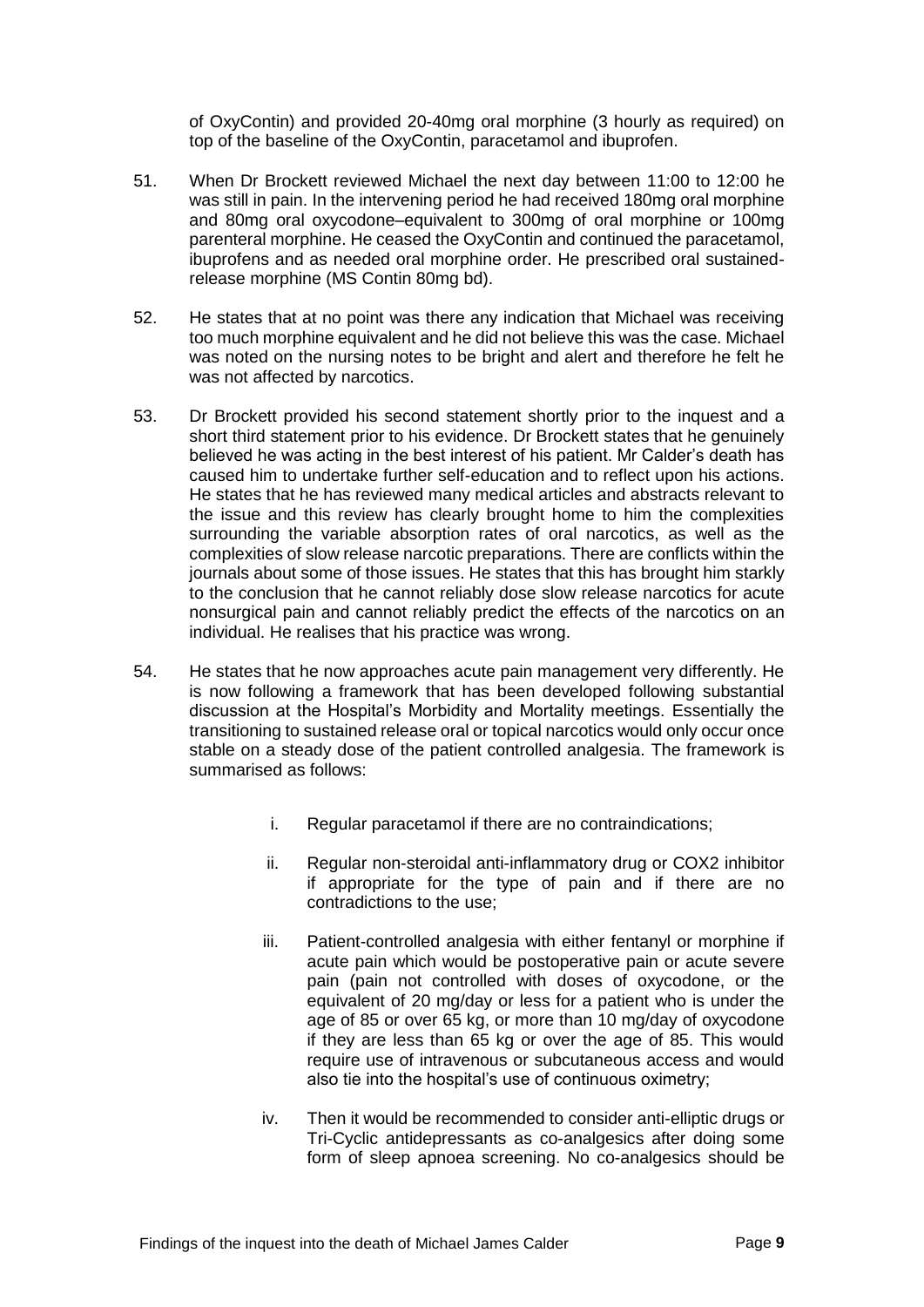prescribed with neurological effects except by the primary physician/Surgeon/anaesthetist;

- v. Finally, transitioning to sustained release oral or topical narcotics would only occur once stable on a steady dose of the patient controlled analgesia. This is where fentanyl may have certain advantages because the translation from a fentanyl PCA in terms of hourly use on average across the day to a patch is much easier and does not require any mathematical gymnastics which OxyContin and MS Contin may.
- 55. Dr Brockett stated that on admission to the ward he was not aware that Mr Calder's oxygen saturation level had dropped to 79 at 19:20 hours on 8 July 2014 whilst in the ED, with a respiration rate of 112. Had he been aware of these entries this would have raised queries to try to understand why the oxygen saturations were so low. He would not have prescribed sustained release narcotics and would have reduced the dose level of Ordine to half, but increasing the frequency.
- 56. Dr Brockett stated that although the full file comes from the Emergency Centre with a computer printout of the observations, it was not then his usual practice to go through each and every entry. His primary reference was to the letter of referral from the ED with an expectation that if there had been any significant observations of the patient, that it is recorded and commented on. Dr Brockett stated that now the ED print-out still comes to the ward but there is a transcription of the observations onto a new standard observation form Adult Deterioration Escalation Chart (ADEC), so that this information is readily available in a conventional way.
- 57. Dr Brockett also stated that he was not aware, at the time of his initial consultation, that Mr Calder had a history of obstructive sleep apnoea. Although he took a medical history, Mr Calder had not disclosed this to him. Dr Brockett states that this is not a criticism of Mr Calder as whilst taking the medical history his questioning style was intended to obtain all relevant information from the patient, but clearly it did not on this occasion. There was nothing in the hospital file or referring letter, which stated that Mr Calder previously had obstructive sleep apnoea. He also did not know that Mr Calder had previously been a patient of the hospital. It also occurred to him that patients who have had surgery for obstructive sleep apnoea, may well think they are cured because they no longer snore. However, such surgery does not in fact cure obstructive sleep apnoea, but rather prevents the noise of snoring. Dr Brockett states he has changed his questioning style so as to specifically ask the patient whether they have had any operations at all in the past. If he had been aware of the obstructive sleep apnoea this would have drastically changed his approach.
- 58. In relation to communication practices with nursing staff he stated that it continued to be difficult to find individual nurses as they are often with other patients. Now his practice is to speak to the team leader on the ward. In relation to documenting in progress notes he acknowledges that he should document his findings better but stated that as he was the sole person making the decisions this was basically a recording of his thought processes for future consideration by him.
- 59. Dr Brockett stated that he would expect to be told if oxygen saturations went below 91 or 92%.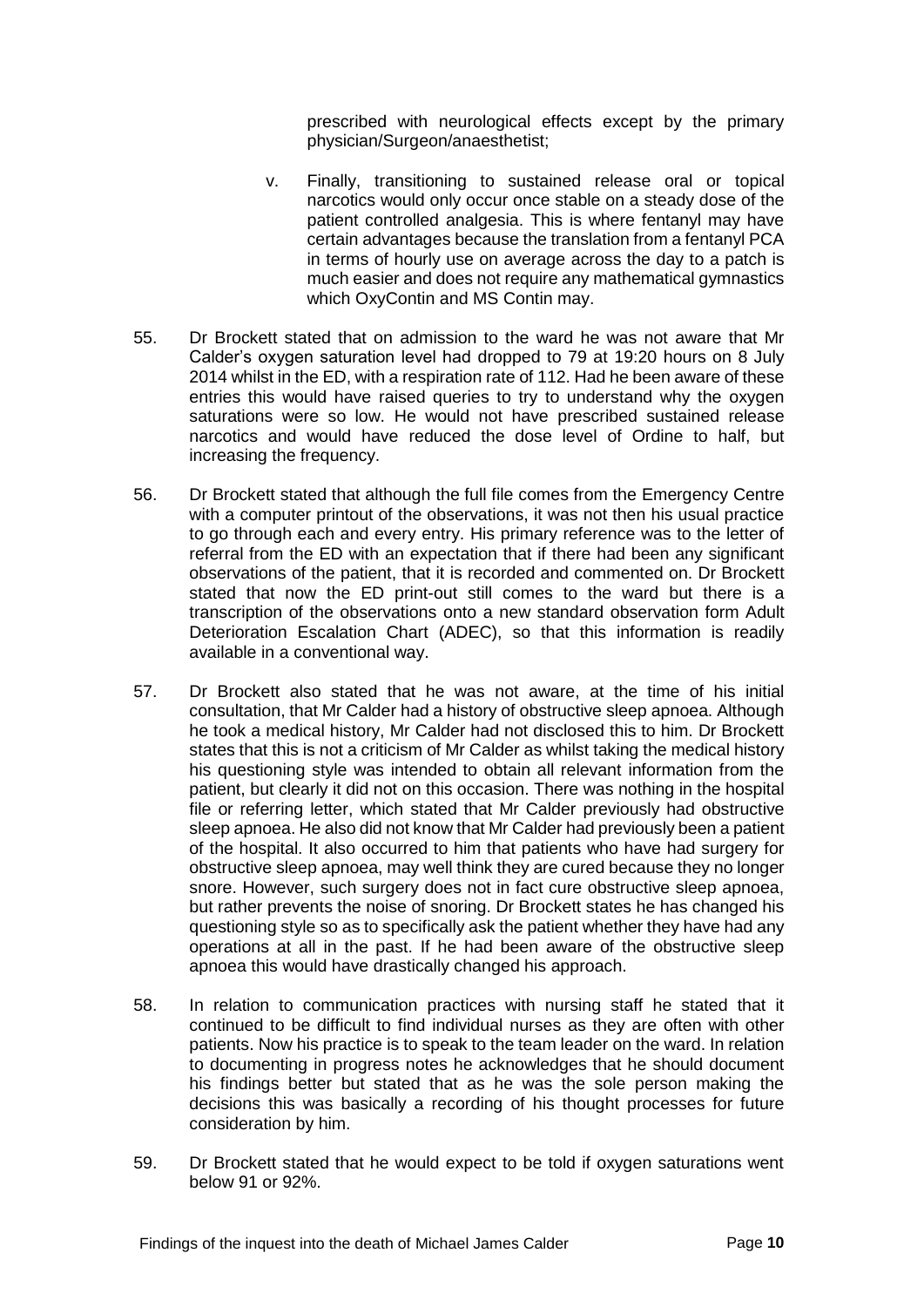60. Dr Brockett remained unsure as to the underlying cause of the headache. It could have been a viral infection or post viral.

# <span id="page-12-0"></span>**Root Cause Analysis**

- 61. The Holy Spirit Northside Private Hospital conducted a Root Cause Analysis (RCA) and this was finalised in January 2015. The HSNPH reviewed the RCA on two further occasions after the receipt of the Autopsy Report and after further interviews were conducted with all staff who provided care to Mr Calder. This resulted in a final RCA finalised in April 2015. The RCA was not informed by information from the treating doctor, Dr Brockett, as he declined to participate in the process on advice from his legal medical defence organisation.
- 62. The first RCA identified a failure by night shift nursing staff to recognise and respond to early signs of clinical deterioration (oxygen saturation levels of 90% at 2400 hours on 10 July 2014) as a factor that may have contributed to Michael's unexpected death.
- 63. Another possible causal factor was identified that due to the patient complaining of a headache throughout his admission with no other focal neurology, the Registered Nurses (RN) provided opioids as prescribed by the treating physician to manage the patient's headache, therefore a focused assessment of pain management was not considered by the RNs, which may have contributed to the patient's unexpected death.
- 64. The hospital acknowledged there were system issues identified that the hospital management team has been actively working on. This included a review of current clinical practice model to establish escalation process for clinical observations undertaken by enrolled nurses. Further as part of the handover program, pain management will be specifically addressed to enable clinical staff to consciously consider or discuss opioid usage.
- 65. The hospital also has met with Mrs Calder's partner by way of an open disclosure. It is understood that the hospital dismissed the enrolled nurse who was the subject of some criticism in failing to escalate the observations to other registered nurses on the shift.
- 66. The formal findings and recommendations of the first RCA were as follows:–
	- i. Due to the enrolled nurse not recognising that an oxygen saturation level of 90% constituted clinical deterioration and therefore did not escalate to a registered nurse for review, this may have contributed to the unexpected death. It was recommended that there be a review of the current clinical practice model (PPM) to establish escalation process for clinical observations undertaken by Enrolled nurses. The intention was for the clinical practice model to clearly articulate how observations undertaken by and rolled nursing staff are to be communicated to the team leader/registered nurse for verification and actioned as required. This was to be implemented by June 2015.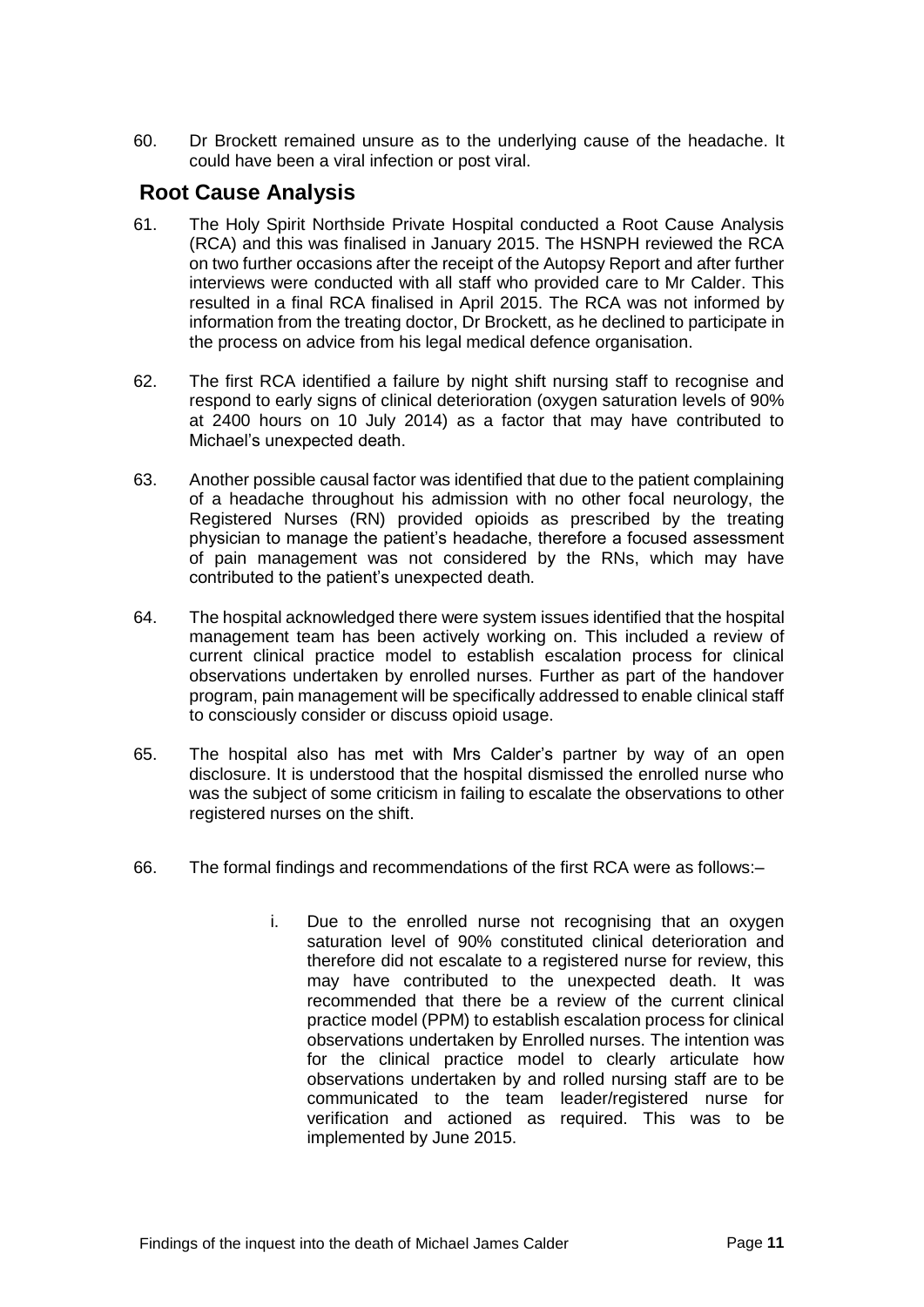- ii. Due to the patient complaining of a headache with no other focal neurology, the staff provided opioids as prescribed by the treating physician to manage the headache, therefore a focused assessment of pain management was not considered, which may have contributed to the unexpected death. It was recommended that as part of the SHARED handover program, pain management will be specifically addressed under section "A" (assessment) to enable clinical staff to consciously consider or discuss opioid usage. The intention was for existing tools for using hand over to reflect that pain management will form part of the discussion held during clinical handover. There were two the clinical handover audits commencing February 2015.
- iii. As a lesson learnt it was noted that during the RCA review, it was determined that the current method of recording clinical observations in the Brisbane Northside Emergency Centre was not in accordance with Standard 9 of the National Safety and Quality Health Care Standards and therefore critical deterioration is not observable using an improved "track and trigger" escalation chart. It was recommended that the use of the HSNPH Adult Deterioration Escalation Chart form within the Brisbane Northside emergency Centre to replace the existing observation recording process (which is electronic using MED TECH).
- iv. Other factors identified including that staff did not administer oxygen when oxygen level fell below 92%. The policy was to apply oxygen as per MEWS form. Staff were also unaware of patient history of sleep apnoea. The staff did not recognise the patient had deteriorated and therefore did not escalate to Team Leader or senior nurse.
- 67. The Final RCA had the benefit of the Autopsy Report and findings. The RCA formal findings were as follows:
	- i. Due to current processes for monitoring and managing mandatory training, mandatory competency and performance appraisals, the identification of competency issues with staff, in particular permanent night staff, were not identified. This may have contributed to an enrolled nurse working on night shift with a knowledge deficit in recognising early signs of clinical deterioration (oxygen saturation levels of 90%), which may have contributed to the patient's unexpected death. It was recommended that there be a review of current mandatory training/competency/performance appraisal systems to ensure good governance to manage the clinical risk for monitoring and managing staff compliance with expected outcomes. The RCA report noted this has now been completed.
	- ii. Due to an informal professional practice model that did not highlight the scope of clinical practice for the R.N./EN/Team Leader and role responsibilities, there was no supervision of the EN and the decreased oxygen saturation levels at midnight was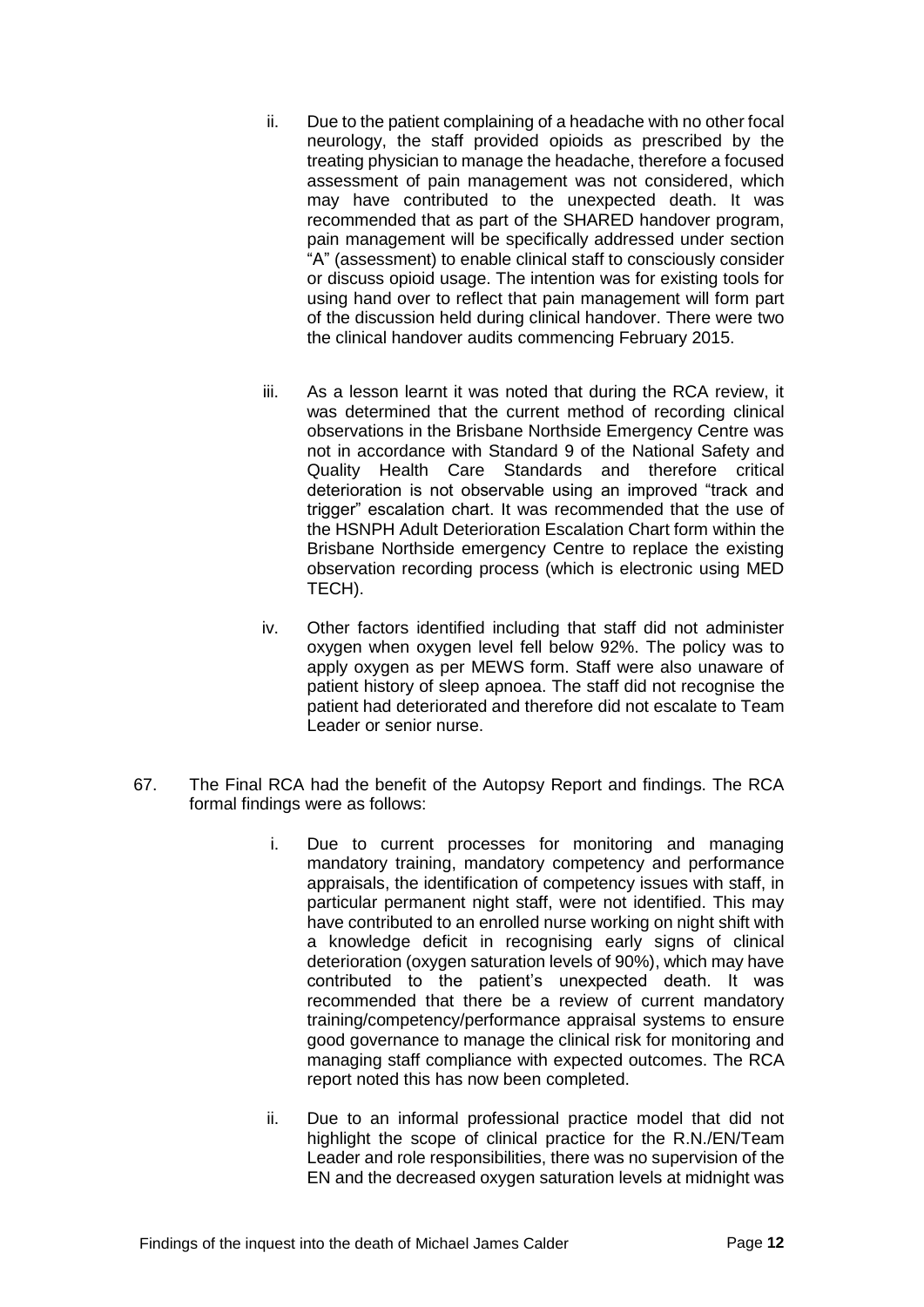not escalated to the R.N. for review which may have contributed to the patient's unexpected death. There was a recommendation for review of current professional practice model and a Professional Practice Manager was to be employed to develop an action plan to provide an overarching framework for nurses. It was noted that this was completed.

- iii. Due to ward culture for clinical handover not including all nurses discussing all patients at the same time, the RNs were only aware of their own patient load and status history (which did not include this patient). This may have contributed to no supervision of the Enrolled Nurse practice on night duty and the decreased oxygen saturations at midnight was not escalated to the RN for review, which may have contributed to the patient's unexpected death. It was recommended there be a review of current handover practices in all clinical areas to establish guidelines for compliance with the National Standard. These efforts were ongoing.
- iv. Due to the patient complaining of a headache throughout his admission with no focal neurology, the RNs provided opioids as prescribed by the treating physician to manage the patient's headache, therefore a focused assessment of pain management was not considered by the RNs, which may have contributed to the patient's unexpected death. It was recommended that as part of the SHARED handover program, pain management will be specifically addressed under section "A" (assessment) and "R" (risk) to enable clinical staff to consciously consider or discuss opioid usage. This aspect of the recommendations has also been completed.
- 68. The RCA also made note of a number of other lessons learnt. This had resulted in the adoption of a new Adult Deterioration Escalation Chart (ADEC), and the adoption of clear guidelines on Rounding for all patients on all shifts. As well there was a broad review of current processes and practices surrounding the management of the deteriorating patient, review of processes for pain assessment including opioid management and review of processes for the taking of patient history forms.
- 69. The Quality and Risk Manager of HSNPH, RN Donna Ravn also provided a statement detailing improvements made since the death of Mr Calder.
- 70. Given there was some confusion as to who the team leader was on the night shift of 10 July 2014 there has been an emphasis on documenting this information on daily staffing sheets and allocation boards located in all nursing stations. Ms Ravn also advised that enrolled nurses are no longer rostered on night shifts.
- 71. The Adult Deterioration Escalation Chart (ADEC) has now replaced the Modified Early Warning System (MEWS) observation chart although both were in compliance with the National Standards. ADEC provides greater ease of use, and clarity around required actions in response to observations that fall within a coloured trigger zone. When patients are admitted via the Emergency Centre, a set of observations are recorded on the ADEC chart so ward staff can clearly see what the most recent observations are. The *Recognising and Responding*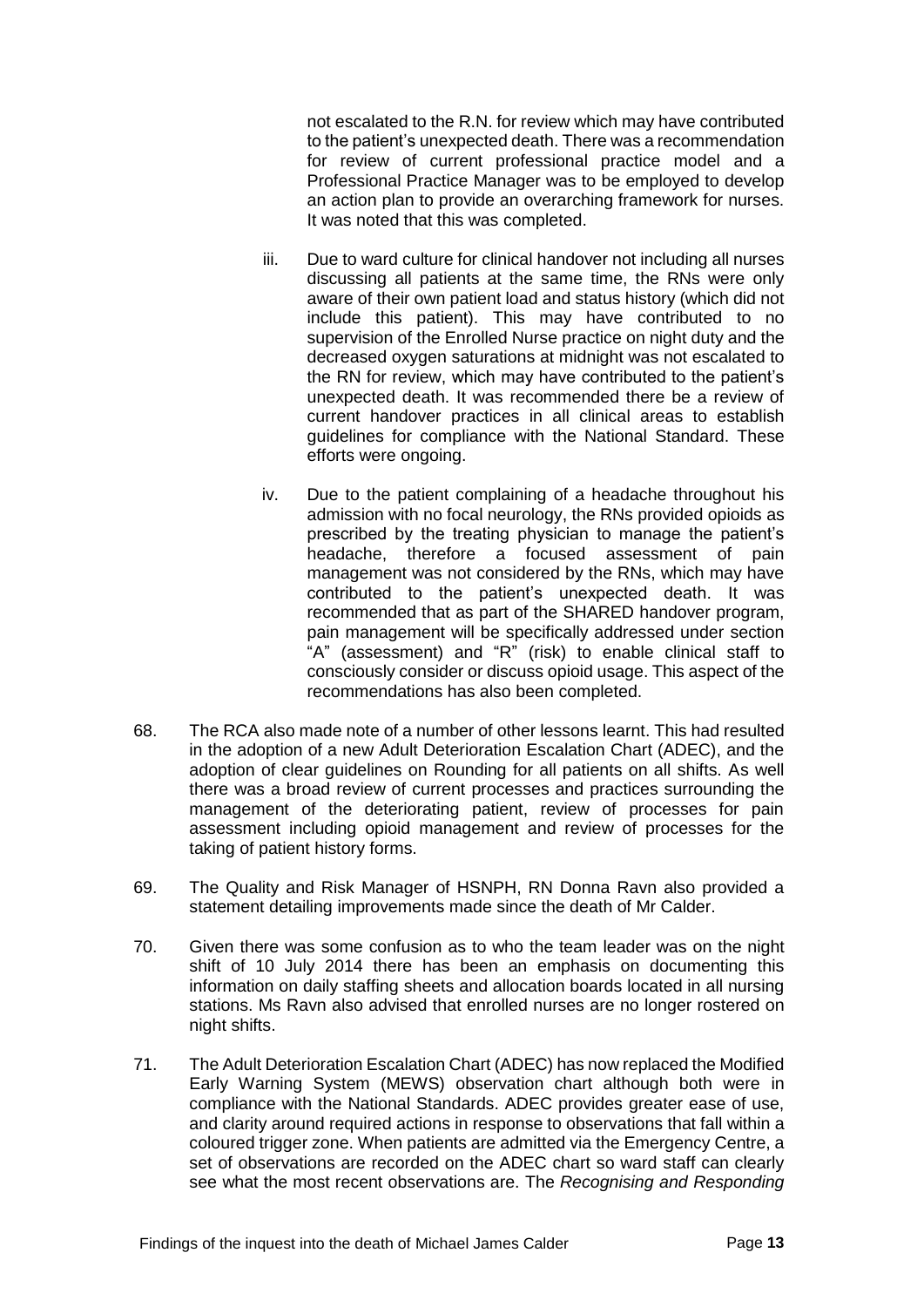*to Clinical Deterioration Policy* now includes clear guidelines for appropriate application of oxygen therapy. A stand-alone policy titled *Oxygen Therapy Guidelines* has also been introduced to provide greater clarity regarding the appropriate use of oxygen therapy. The hospital has purchased a fleet of Nellcor continuous monitoring machines, which accurately monitor and measure oxygen desaturation episodes.

- 72. In relation to handovers the team leader for each shift receives a handover from the team leader on the previous shift. All nurses on the oncoming shift now receive a bedside handover for all patients allocated to their care on the next. Previously this took place at the nurse's station or in the corridor outside a patient's room. Pain management has become a much greater focus in handover discussions. The SHARED handover templates have been updated to specifically include flagging of respiratory risks, including sleep apnoea or oxygen therapy. Monthly audits including handover processes are conducted. Patient Communication Boards located in each patient room updated each shift. While these boards were in use prior to Mr Calder's death they have been redesigned to make them more focused on patient collaboration.
- 73. Each clinical ward now has a ward educator present for eight shifts per fortnight to provide an opportunity for the nurse educator to undertake any relevant mandatory training, assessments and performance appraisal. Permanent night staff are now required to work a minimum of four weeks per year on day shift to provide them with the opportunity to participate in ongoing professional development with the nurse educator. Further policies have been introduced to manage the process for ensuring staff competency through mandatory completion of performance appraisal and mandatory training programs by set dates.
- 74. R.N. Courtney Roach provided evidence that a Nellcor machine is now on the ward which attaches to a patient's finger and continuously monitors oxygen saturations and pulse. It will automatically alarm when certain parameters are exceeded. She believes it is below 90% oxygen saturations and around fiftyfour pulse. It is a requirement that these are used for all patients on patientcontrolled analgesia and an option for use by other patients if there are concerns for any reason. She also states that the Adult Deterioration Escalation Chart has replaced the previous observation chart and provides much better guidance on what to do with observations that fall within the shaded areas. The Nurse Unit Manager has been active in ensuring staff are diligent in recording all observations including pain scores. Nurses now perform SHARED (situation, history, assessment, risk, expectation, documentation) handovers at the bedside referring to the chart. There are also information boards at the end of the patient's bed to get updated around handover. Other nursing staff advised the inquest on a similar basis. RN Goudswaard for instance confirmed the changes to handover practices which now also involved the patient; that the observation chart has improved and highlighted a number of things and actions nurses have to take. There are a number of steps nurses can take where a patient is on pain relief and if they think the patient needs more observations; there was continuous monitoring if a patient comes from recovery and is on PCA; there is floating staff at the hospital to assist when the ward is busy; and a nurse educator is on the ward twice a month providing good continuing knowledge and clinical understanding.
- 75. It is apparent substantial compliance and knowledge of the outcome of recommendations has been achieved.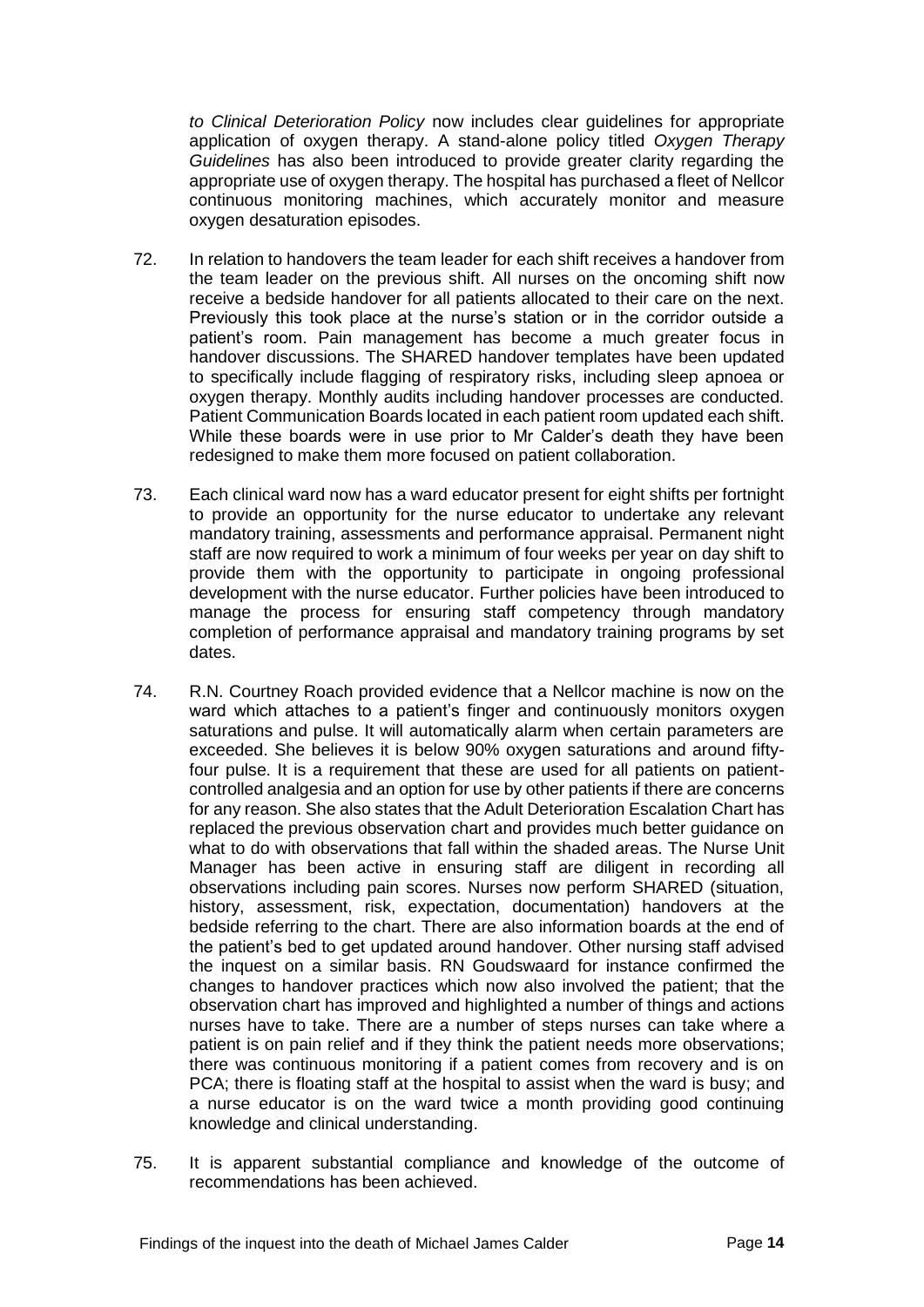# <span id="page-16-0"></span>**Expert review by Dr Charles Denaro**

- 76. Dr Charles Denaro is a Consultant Physician and Clinical Pharmacologist and the Director of Internal Medicine and Aged Care at the Royal Brisbane and Women's Hospital.
- 77. Dr Denaro opined that he did not believe that the investigation, clinical management and prescribing practices were appropriate. He believed more action was required for the 24 hour care of this patient and he also believed that the opiate dosing was inappropriate.
- 78. Dr Denaro stated it was important to note that the patient was opiate naive. Dr Denaro also noted the patient was given a mixture of intravenous morphine, subcutaneous morphine, oral morphine, slow release morphine, oxycodone and slow release oxycodone. This made the interpretation of the total effect of these narcotics on the patient complex, but it could be teased out.
- 79. Dr Denaro stated it was important to appreciate that there is individual variation with the body's handling of these medications and that averages have been used in various tables in the literature to compare one narcotic with another and one preparation with another. There is also variation in the literature between different tables used to convert one narcotic preparation to another. Because of these uncertainties in both pharmacokinetics and pharmacodynamics, the dosing of opiates in non-terminal or non-cancer pain should be conservative. The Australian Medicines Handbook states to use small dose increments, as the dose required may vary more than 10-fold between patients of similar age, irrespective of weight.
- 80. Dr Denaro also noted that on average, oral morphine has a bioavailability range of from 15% to 60%, but on average only one third is absorbed and reaches the systemic circulation. On average the bioavailability of oxycodone is 50%, which means that approximately half of the dose is absorbed into the system circulation and is then equivalent to morphine potency. Thus oral oxycodone is more potent than oral morphine.
- 81. Dr Denaro then set out a detailed table of the narcotic exposure of Mr Calder over the days commencing 15:10 hours on 8 July 2014 to 21:00 hours on 10 July 2014.This is reproduced below.
- 82. Dr Denaro opined that over the total of 53.8 hours Mr Calder received by way of oral morphine equivalent 535mg to a maximum of 595mg. The Parental (intravenous) morphine equivalent was 178.3mg to a maximum of 198.3. Dr Denaro stated that there can be no doubt the doses of opiates in this opiate naive patient were extremely large over a time period of just over two days.
- 83. Dr Denaro stated that conventionally to control pain the opiate or narcotic dose escalation from one day to the next is conservative especially in non-cancer pain. It is often recommended that there should only be an increase in dose over the previous day by 25-50%. This convention is stated in the approved product information for slow release oxycodone (OxyContin). Dr Denaro stated that personally he has never escalated narcotic doses in this fashion for pain in a non-terminal condition.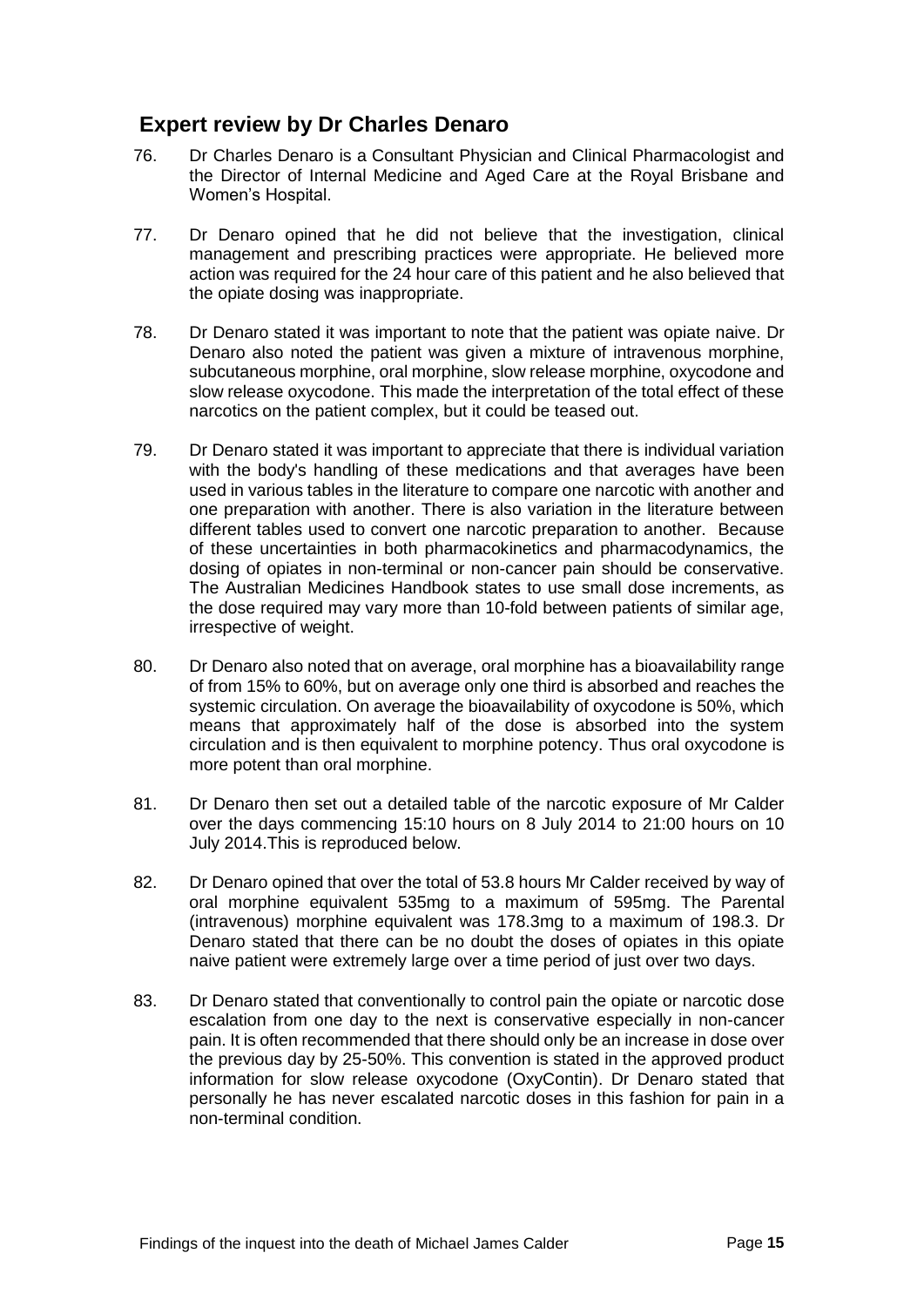| Date                                 | Time      | Preparation                      | Dose                                                                | Oral Morphine<br>Equivalent         | Parental<br>(Intravenous)<br>Morphine<br>Equivalent |  |
|--------------------------------------|-----------|----------------------------------|---------------------------------------------------------------------|-------------------------------------|-----------------------------------------------------|--|
| 8/7/14                               | $1510*$   | Oral Oxycodone                   | $10$ mg<br>15 to 20 mg                                              |                                     | $5 - 6.6$ mg                                        |  |
| 8/7/14                               | 1620-1645 | Intravenous<br>Morphine          | $\overline{10}$ mg<br>30 mg                                         |                                     | $10$ mg                                             |  |
| 8/7/14                               | 2200      | Oral Oxycodone                   | $5$ mg. It is not<br>clear whether the<br>patient received<br>this. | 7.5 to 10 mg                        | $2.5 - 3.3$ mg                                      |  |
| <b>Total Morphine</b>                |           |                                  |                                                                     | Approx 45 mg                        | 15 to 16.6 mg or 20                                 |  |
| for 8/7/14                           |           |                                  |                                                                     | to 50 mg to 60                      | mg if 2200 dose                                     |  |
|                                      |           |                                  |                                                                     | mg if the 2200                      | was given.                                          |  |
|                                      |           |                                  |                                                                     | dose was given.                     |                                                     |  |
| 9/7/14                               | 0800      | Oral Oxycodone                   | 5 <sub>mg</sub>                                                     | 7.5 to 10 mg                        | $2.5 - 3.3$ mg                                      |  |
| 9/7/14                               | 0845      | Subcutaneous                     | 5 <sub>mg</sub>                                                     | $15 \text{ mg}$                     | 5 <sub>mg</sub>                                     |  |
|                                      |           | Morphine                         |                                                                     |                                     |                                                     |  |
| 9/7/14                               | i200      | Oral Oxycodone                   | $\overline{5}$ mg                                                   | 7.5 to 10 mg                        | $2.5 - 3.3$ mg                                      |  |
| 9/7/14                               | 1715      | Oral Morphine                    | $40$ mg                                                             | 40 mg                               | 13.3 mg<br>20 to 26.7 mg                            |  |
| 9/7/14                               | 2000      | <b>Slow Release</b><br>Oxycodone |                                                                     | $40$ mg<br>60 to 80 mg              |                                                     |  |
| 9/7/14                               | 2200      | Oral Morphine                    | 20 mg                                                               | $\overline{20}$ mg                  |                                                     |  |
| Total Morphine<br>for 9/7/14         |           |                                  |                                                                     | $150$ mg to $175$<br>mg             | 50 mg to 58.3 mg                                    |  |
| 10/7/14                              | 0430      | Oral morphine                    | $\overline{20}$ mg                                                  | $\overline{20}$ mg                  | $6.7$ mg                                            |  |
| 10/7/14                              | 0750      | Oral morphine                    | $20$ mg                                                             | 20 mg                               | $6.7$ mg                                            |  |
| 10/7/14                              | 0800      | <b>Slow Release</b><br>Oxycontin | $40 \text{ mg}$                                                     | 60 to 80 mg                         | 20 to 26.7 mg                                       |  |
| 10/7/14                              | 1000      | Oral morphine                    | 40 mg                                                               | $40$ mg                             | 13.3 mg                                             |  |
| 10/7/14                              | 1340      | Oral morphine                    | 40 mg                                                               | $40 \text{ mg}$                     | 13.3 mg                                             |  |
| 10/7/14                              | 1645      | Oral morphine                    | $40$ mg                                                             | $40$ mg                             | 13.3 mg                                             |  |
| 10/7/14                              | 2000      | <b>Slow Release</b><br>Morphine  | 80 mg                                                               | $80 \text{ mg}$                     | 26.7 mg                                             |  |
| 10/7/14                              | 2100      | Oral morphine                    | 40 mg                                                               | 40 mg                               | 13.3 mg                                             |  |
| <b>Total Morphine</b><br>for 10/7/14 |           |                                  |                                                                     | 340 mg to 360<br>mg                 | 113.3 mg to 120 mg                                  |  |
| Total Morphine<br>over 53.8 hours    |           |                                  |                                                                     | 535 mg to a<br>maximum of<br>595 mg | 178.3 mg to a<br>maximum of 198.3                   |  |

\* As per the narcotic dispensing records

- 84. Dr Denaro also stated the management of break through pain was another aspect of concern. The patient was also given gabapentin on 10 July 2014, which medication itself has sedative properties and would have added to the sedating properties of the opiates.
- 85. The next factor to consider was the patient's periods of well documented hypoxaemia. It is well established that opiate medications worsen obstructive sleep apnoea. In the emergency department, after being given 10mg of IV morphine the patient oxygen saturations decreased to 79%. This is very low and required oxygen supplementation. The most likely situation is that the sedation caused by the morphine worsened his partially treated obstructive sleep apnoea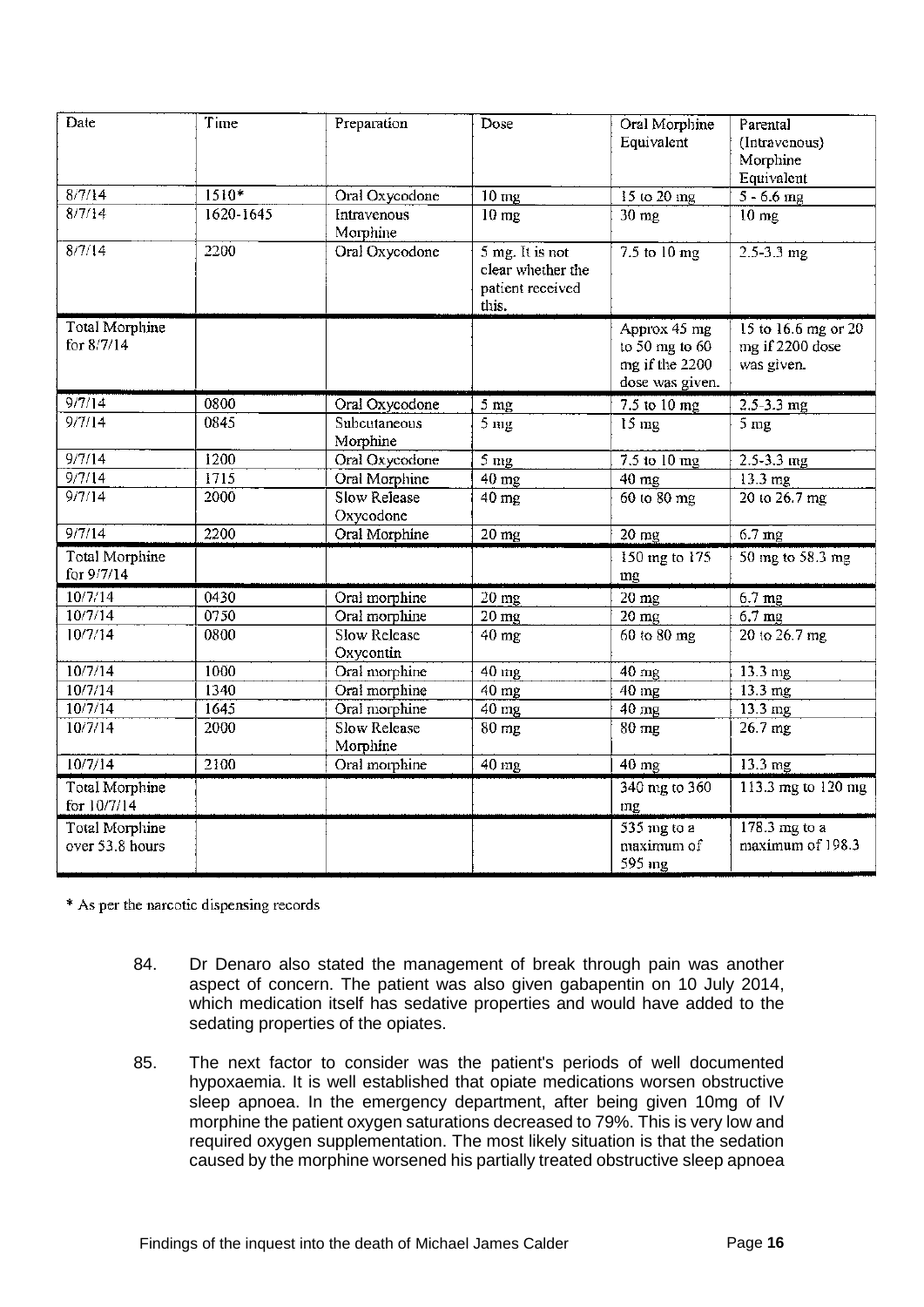and blocked his airway. Oxygen saturations returned to thenormal after oxygen supplementation.

- 86. During the morning of 10 July the patient's oxygen saturations were recorded at 91% at 04:00 hours and 88% at 08:00 hours and required supplemental oxygen. At 11:30 his oxygen saturations were 93% and at 24:00 hours 90%. Dr Denaro said these levels are quite low and could be consistent with excessive sedation causing worsening obstructive sleep apnoea or aspiration.
- 87. Dr Denaro noted there are no notes in the medical records that indicate the treating physician noticed these periods of hypoxaemia nor the requirement for oxygen supplementation nor any indication of what might be the possible cause. The time of consultation by the treating physician on 10 July is not indicated in the chart, however the treating doctor should have been aware of the periods of low oxygen saturations that occurred in the early morning of that day. The nurse who was looking after the patient stated the patient was snoring heavily on the night of 10 July and was later snoring softly and one of the possible and likely explanations, given the toxicology results, is that the patient by then was heavily sedated by the narcotics and had a depressed respiratory drive.
- 88. The combination of large doses of narcotics and episodes of intermittent hypoxaemia should have alerted the clinician that the patient required very close observation, ideally not in a single room with the door closed and these concerns should have been clearly articulated to the nursing staff looking after the patient overnight.
- 89. Lastly, the cause of the patient's headache and its persistence must be considered. It does seem that initially the patient had symptoms suggestive of meningism and that this was an inflammatory illness. The persistence of the headache, which seemingly required large doses of opiates, might suggest alternative diagnoses need to be considered. One common cause of persistent headache in this situation is the post-lumbar puncture headache and the emergency notes do document that the patient's headache was worse after the lumbar puncture and improved lying down. Dr Denaro considered it a possibility but it should always be considered in this clinical situation and a post-lumbar puncture headache requires other management options to ameliorate the pain.
- 90. In summary, Dr Denaro believed the patient's opiate prescribing was excessive for an opiate naive patient and this prescribing could very well have caused this patient's demise. He believes there is some evidence to suggest the patient had partially treated obstructive sleep apnoea, which was made worse by the sedative properties of the opiates and this may have been an extra factor contributing to the patient's death. In his opinion both issues should have been recognised by the treating clinician and action taken place to prevent the final outcome.

#### <span id="page-18-0"></span>**Expert report by Dr Peter Lavercombe**

- 91. Dr Lavercombe also provided a report at the request of the legal representatives of Dr Brockett. Dr Lavercombe is an experienced Intensive Care Specialist and General Physician.
- 92. Essentially the opinions of Dr Denaro and Dr Lavercombe did not differ, other than their approach to pain management is dependent upon the situation in which they were working. Dr Lavercombe works with acute pain in an ICU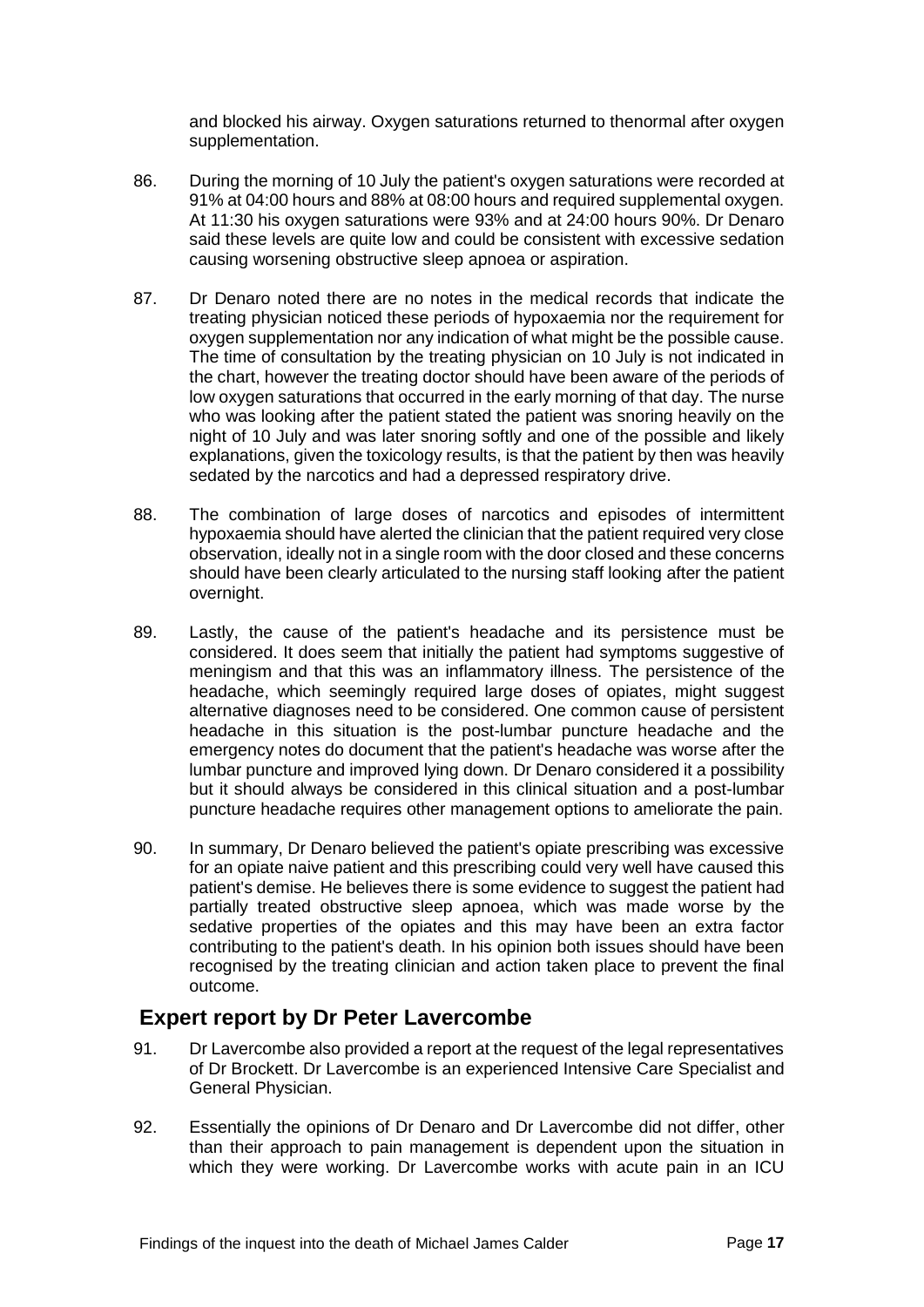setting with constant monitoring and nursing, whilst Dr Denaro deals more with chronic pain in a general ward where there is less expertise and monitoring.

- 93. Dr Denaro starts with low pain relief medication and works in increments conservatively until adequate analgesia is achieved. Dr Lavercombe stated this is sound medical practice particularly where the pain is, or is likely to be chronic. Dr Lavercombe stated that he deals extensively with acute pain, which is timelimited and related to a specific insult, for example, surgery, and will be decrementing over time.
- 94. Hence, Dr Lavercombe stated he would use large early doses through standard non-narcotic multi-modal therapy and use a Patient Controlled Analgesia device (PCA) with short acting narcotics, fentanyl or morphine, to allow the patient to determine the appropriate levels of narcotic. The PCA is programmed to deliver a safe maximum for each individual patient.
- 95. Dr Lavercombe stated his practice was not to switch between the various forms of oral narcotics because of the significant differences in both the bioavailability and bioequivalence.
- 96. Dr Lavercombe stated that he considered Dr Brockett's clinical decision regarding analgesia on 8 and most of 9 July 2014 to be reasonable, excepting the use of large doses of oral morphine. He stated that even using his practice of large early doses, this was more than he would use without close observation and continuous pulse oximetry.
- 97. He stated the clinical decision to commence slow-release oxycodone on the night of 9 July 2014, in combination with the larger dose of as-required medication, risked the short-acting narcotic being given before the slow-release narcotic had reached its maximum effect, thus causing an accumulation.
- 98. Dr Lavercombe stated that the change to slow-release morphine on the night of 10 July 2014 was problematic given the dose of slow-release oxycodone in the morning and the continuation of as-required doses of morphine. He stated there was no doubt that the doses of morphine administered were excessive, compounded by the use of combinations of short-acting narcotics and different forms of long-acting narcotic with differences in bioavailability and bioequivalence. Dr Lavercombe stated the fact that the method of analgesia is not of the conventional start-low-and-titrate-up approach is of less concern, than the total dose employed, and the various formulations used in a ward situation where monitoring is not as rigorous as in an intensive care unit.
- 99. Dr Lavercombe stated the oxygen saturation reading of 90% at midnight on 10 July was a significant 'trigger point', being indicative of a point where there was a significant drop in the oxyhaemoglobin disassociation curve and indicating a critical point at which inadequate amounts of oxygen were being received by the patient.
- 100. Dr Lavercombe agreed that the framework now being adopted by Dr Brockett is an appropriate framework for management of pain that is expected to be timelimited, particularly if combined with close observation and pulse oximetry, when significant doses of narcotics are employed. The conventional approach of starting with a low dose and titrating up remained superior for the treatment of pain that is chronic or likely to be chronic.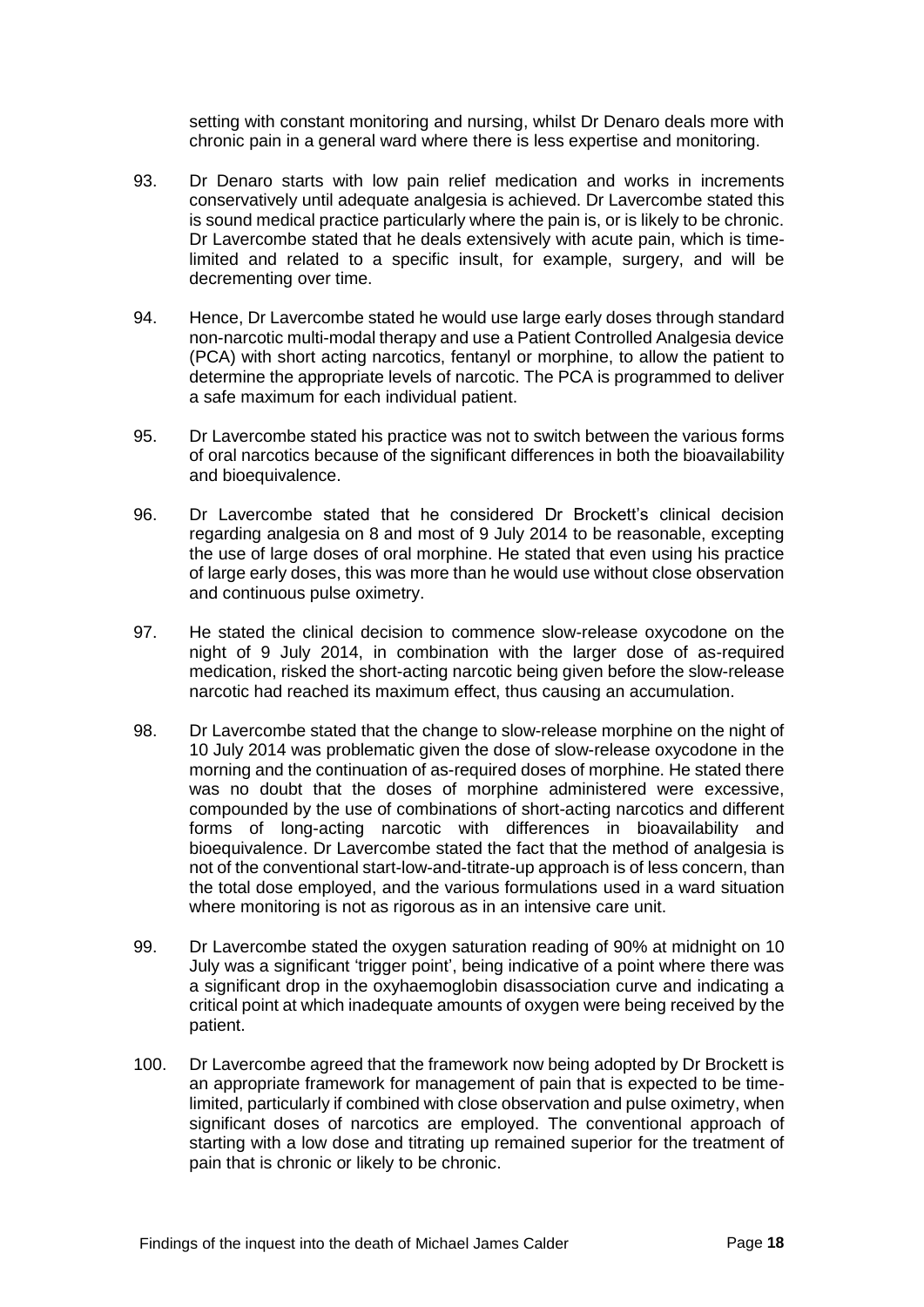- 101. Dr Denaro also agreed the framework was fine if there was close observation and expertise.
- 102. Dr Denaro opined that the three factors that are likely to have resulted in the deterioration was a combination of sleep apnoea, opioid increase and introduction of gabapentin. Dr Lavercombe also considered the deterioration was a combination of factors of sleep apnoea with the slow release OxyContin, oral Ordine (morphine) and gabapentin peaking half-lives and accumulating at the same time around late evening to midnight and 1pm.

#### <span id="page-20-0"></span>**Conclusions on the issues**

- 103. In reaching my conclusions it should be kept in mind that a coroner must not include in the findings or any comments or recommendations, statements that a person is or may be guilty of an offence or is or may be civilly liable for something. The focus is on discovering what happened, not on ascribing guilt, attributing blame or apportioning liability. The purpose is to inform the family and the public of how the deaths occurred with a view to reducing the likelihood of similar deaths.
- 104. If, from information obtained at an inquest or during the investigation, a coroner reasonably believes that the information may cause a disciplinary body for a person's profession or trade to inquire into or take steps in relation to the person's conduct, then the coroner may give that information to that body.
- 105. The impact of hindsight bias and affected bias must also be considered when analysing the evidence. Hindsight bias and affected bias can occur where after an event has occurred, particularly where the outcome is serious, there is an inclination to see the event as predictable, despite there being few objective facts to support its prediction.
- 106. It is also my experience that in most health care related adverse events there are usually multifactorial issues at play and a combination of system and human errors. Poor communication, poor documentation and a lack of safeguards can result in poor decisions being made. Some of those factors are evident in this case and these resulted in a number of missed opportunities to diagnose the deterioration in condition being suffered by Michael Calder.
- 107. This case also emphasised the importance of systems being in place to recognise and manage a deteriorating patient. It has been recognised that warning signs of clinical deterioration are not always identified or acted upon. As a result there is a specific component for Recognising and Responding to Clinical Deterioration contained in Standard 9 of *The National Safety and Quality Health Service Standards*. As the Standard states, serious adverse events are often preceded by observable physiological and clinical abnormalities and early identification of deterioration may improve outcomes and lessen the intervention required to stabilise the patient if his condition deteriorates in hospital.
- 108. This case also emphasised the importance of systems being in place to promote the dissemination of accurate and relevant information at clinical handovers. Handovers have long been seen to be high risk areas for patient safety and significant work has been conducted at high levels to improve handover systems.<sup>3</sup>As a result there is a specific component for Clinical Handover

l

<sup>&</sup>lt;sup>3</sup> As an example see the OSSIE Guide to Clinical Handover Improvement developed by the Australian Commission on Safety and Quality in Healthcare.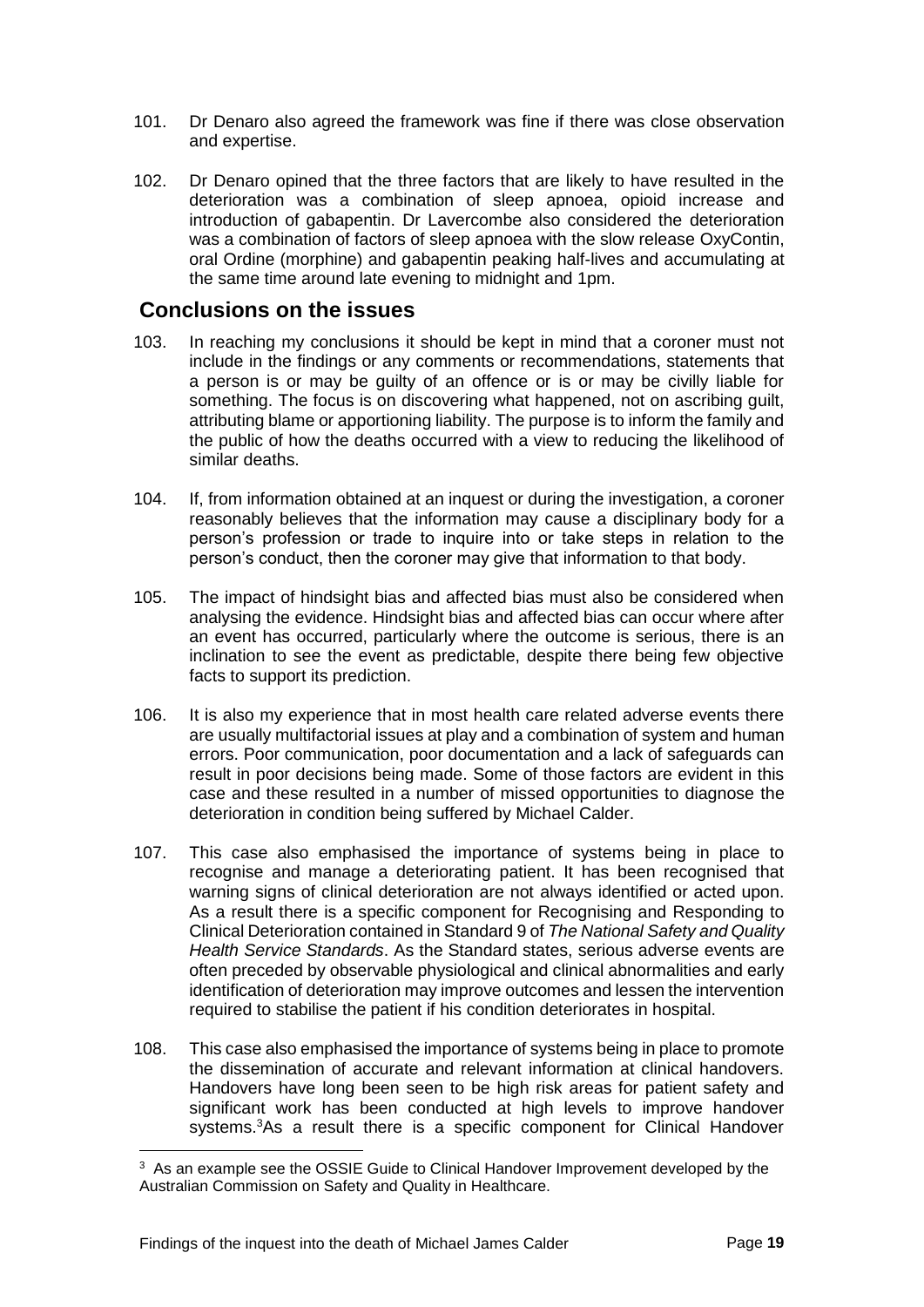contained in Standard 6 of *The National Safety and Quality Health Service Standards*. As the Standard states, clinical communication problems are a major contributing factor in 70% of hospital sentinel events. Poor or absent clinical handover can have extremely serious consequences and can result in a delay in diagnosis or treatment.

109. It is in the context of all these factors that I draw my conclusions on the issues for determination.

#### <span id="page-21-0"></span>*Cause of death*

- 110. The cause of death, consistent with the clinical records, expert evidence and the opinion of Dr Forde, the Forensic Pathologist, is that Michael died due to opiate toxicity. Michael was found to have a morphine level in his blood well within the range considered to be potentially lethal particularly combined with the presence of oxycodone and gabapentin. These medications cause a reduced level of consciousness thus impairing Michael's ability to protect his airways, particularly with the history of obstructive sleep apnoea. This resulted in aspiration pneumonia. As well, there would have been immediate toxic effects of opiates on the central nervous system and respiration.
- 111. The cause of Michael's headache was not able to be established at autopsy and there is no consensus as to the cause based on the opinions of the treating physician and independent experts.

#### <span id="page-21-1"></span>*Appropriateness of the health care provided*

- 112. The evidence gathered at the inquest and during the investigation have in my view clarified one of the aspects about Michael's clinical presentation which was confounding. It was difficult to understand how Michael could die from opiate toxicity when Michael was not exhibiting overt signs of narcotisation in that he appeared to be alert, coherent and not drowsy. It is accepted nursing staff were not necessarily on the look-out for these signs, but it is more likely than not they would have been noted if they were present.
- 113. There was certainly evidence of reduced oxygen saturations throughout the admission. These appear to have been generally observed by nursing staff and Michael was provided oxygen which brought them back to an acceptable level. Unfortunately, there were a number of occasions when nurses did not record Michael's pain scores and reports of pain nor his oxygen saturation levels and actions taken in response. This meant staff did not have a clear picture of the progression of his pain and oxygen saturation levels.
- 114. EEN Meadowfair did record his oxygen levels to be at 90% at midnight on 10 July. She did not record what action was taken, including if she provided oxygen. She said that was her practice as required under the MEWS chart guidelines, but there is no mention of her taking that action in the medical records nor was this recorded in her statement taken within hours of the death. Michael was snoring heavily at the time. She makes no reference to waking him. In my view it is more likely than not that EEN Meadowfair did not apply oxygen at that time.
- 115. This moment was a critical time according to the findings of the RCA and the opinions of the experts. Dr Lavercombe described it as a 'trigger point'. Dr Denaro agrees although he also believes there were earlier concerns on the morning of 10 July when oxygen saturations dropped to 88%.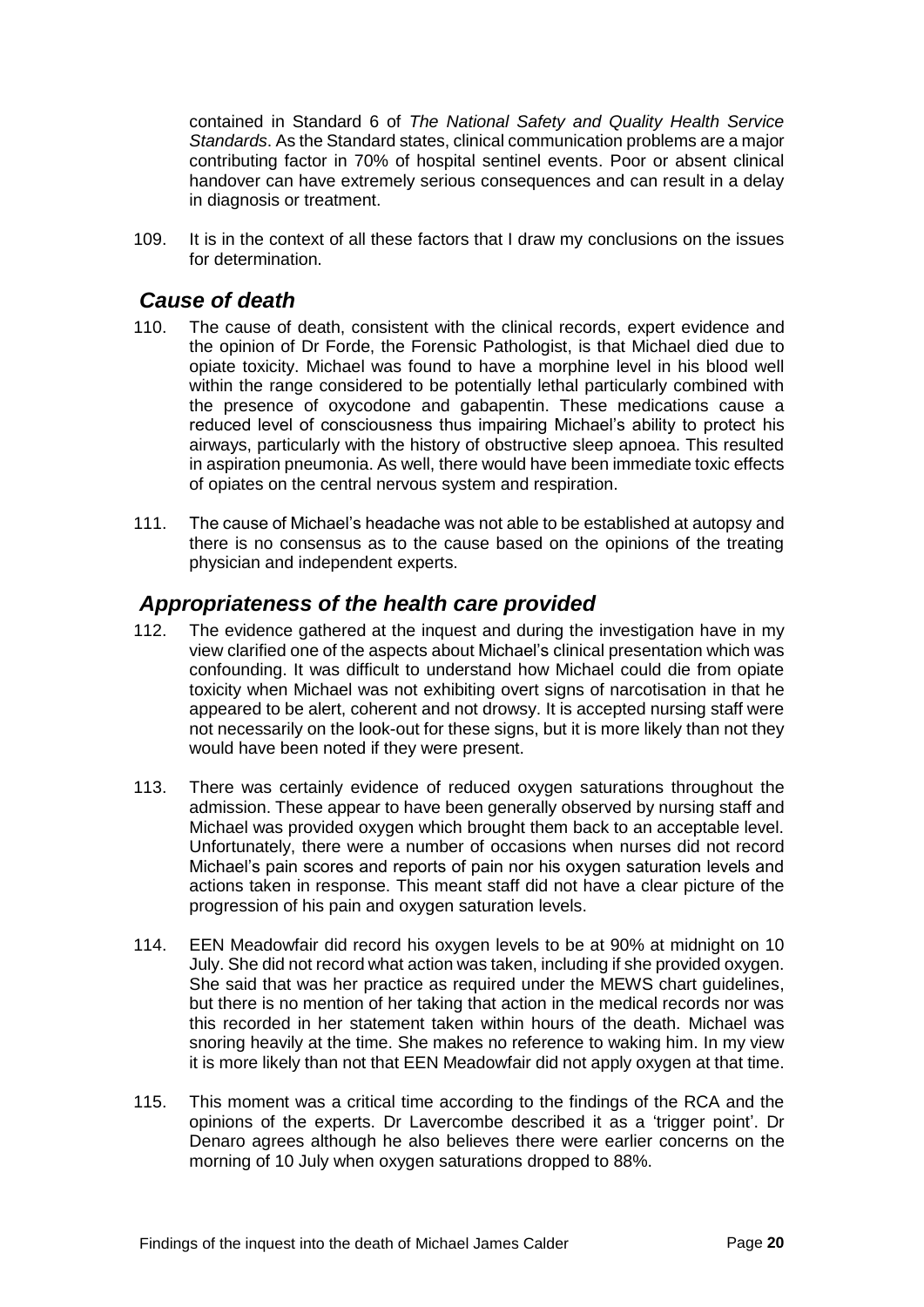- 116. What was significant is that it was at this time that EEN Meadowfair heard Michael snoring heavily through the closed door to his room. Two hours later he is heard to be snoring softly. Dr Denaro stated he would not expect a nurse to appreciate the significance of this change. Dr Denaro and Dr Lavercombe are both of the view that the slow release OxyContin, oral Ordine (morphine) and gabapentin were peaking at about midnight to 1pm. The totality of this evidence confirms that Michael was at this time from midnight to 2pm heavily sedated and was experiencing depressed respiratory drive. He subsequently passed away in the next short period of time.
- 117. What brought Michael to this point was the regime of opiate medications prescribed by Dr Brockett, which regime Dr Brockett now acknowledges was a wrong practice. Accepting there may be a difference of approach as to starting low and incrementing up or starting high and incrementing down, the consensus of the independent expert opinions was the level of opiate medications was larger than either expert would prescribe. This was also compounded by the fact Michael was on a ward and was thus not being constantly or frequently monitored. His condition was not assisted by the fact that he was most likely not provided oxygen supplementation at that critical time around midnight.
- 118. As well, it is evident there was dearth of communication between Dr Brockett and the nurses. <sup>4</sup> There is really no evidence to suggest the basis of the treatment plan was discussed by Dr Brockett with nursing staff. Dr Brockett has no clear recollection of speaking to nursing staff specifically about Michael and no nurse recalls such a conversation. Dr Brockett did not have a nurse or team leader with him on his ward rounds. He wrote brief entries in the progress notes. He acknowledges his notes could be better but it is significant he considered they were mainly for himself for reference and not for nursing staff. Dr Brockett wrote up medication orders and changes and these were appropriately attended to by nursing staff but otherwise his notes did not impart any useful information for nurses to consider about the treatment plan or that they should be on any special alert or to monitor Michael more often.
- 119. The reason for this is Dr Brockett did not consider Michael was particularly unwell. His vital signs observations were all within normal range other than some of the oxygen saturations. At the time Dr Brockett considered the analgesic/opioid medication regime being adopted was an appropriate one and he certainly did not expect Michael to be at risk of a life threatening event. He now realises his approach was wrong.
- 120. If there had been a discussion with nursing staff or clear instructions were noted in the records, this may have meant nursing staff were more alert to and aware of the signs to look for in a patient on this regime of opiate analgesia. This information could have been then handed over to oncoming staff. At the time however, nursing staff were simply administering medications that had been prescribed. They appear to have provided PRN medication utilising appropriate discretion. The independent experts agreed that it would have been beyond the expected knowledge of nursing staff to understand the complexities of the medication regime being adopted. As identified in the RCA, there could have

l

<sup>4</sup> A not uncommon situation reflecting an educational/cultural divide between medical practitioners and nurses generally which is not confined to HSNPH and which has been the subject of much comment and deliberation in the medical literature and medical/hospital authorities both within Australia and internationally.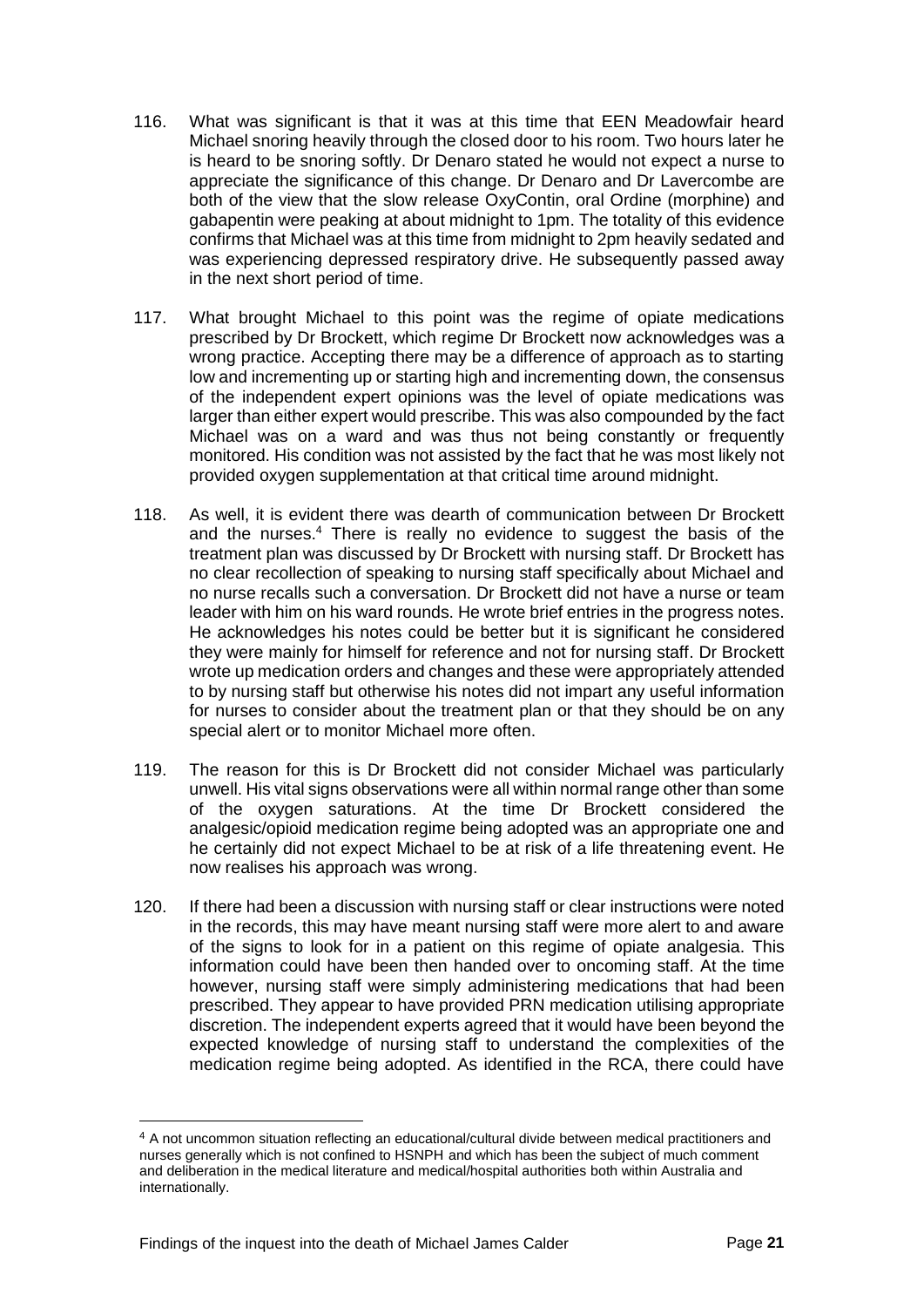been a more focussed assessment of the pain management provided to prompt staff to consciously consider the opioid treatment plan.

- 121. It is unclear if this would have made a difference, but EEN Meadowfair may have been prompted to express concerns about the low oxygen saturations and snoring she observed at midnight on 10 July 2016. She may have consulted with a more senior RN. She would no doubt have been more vigilant in recording what she did in response and more than likely to have applied oxygen supplementation. In fairness to her, she was not so informed.
- 122. Although Dr Brockett and Drs Denaro and Lavercombe consider they would have been expected to have been called when oxygen saturations went below 92%, that is not the instruction that guided nurses according to the MEWS tool, which also did not alert staff to conduct closer observations. <sup>5</sup> As well there was no specific instruction from Dr Brockett to do so.
- 123. The evidence does not suggest that nursing staff felt they could not contact Dr Brockett if there was a problem, as R.N.s Juan and Roach called Dr Brockett on 10 July concerning the frequency of administering Ordine. Rather the communication between Dr Brockett to nursing staff was lacking. It seems to some extent this has been improved as team leaders now carry deck phones so that they can be contacted by doctors after the ward rounds or at any other time to discuss ongoing management of a patient.

# <span id="page-23-0"></span>**Findings required by s. 45**

<span id="page-23-1"></span>**Identity of the deceased** – Michael James Calder

<span id="page-23-2"></span>

l

**How he died** – Michael came into the Holy Spirit Northside Hospital for management of and treatment of headache pain. He had previously been treated for Obstructive Sleep Apnoea at the same hospital but this was not known by the treating physician. Michael received a complex regime of analgesia including subcutaneous morphine, oxycodone, Ordine (liquid morphine), MS Contin (slow release morphine), Gabapentin (neuropathic pain) along with paracetamol and ibuprofen. The medication regime adopted large doses of morphine based medication in both slow release and liquid form. During the admission there were critical moments in time when Michael's oxygen saturations were low, indicative of someone who was experiencing an impairment in ability to protect his airways. The correlation between the medications provided and the episodes of hypoxaemia was not recognised by the treating doctor or nursing staff. At some point around midnight on 10/11 July 2014 a combination of factors being that of sleep apnoea and with the accumulation of slow release OxyContin, oral Ordine (morphine) and gabapentin peaking at about the

<sup>5</sup> Under the new ADEC chart a similar instruction applies and would not prompt a call to a doctor on this ground alone but would prompt a call to the RN in charge.